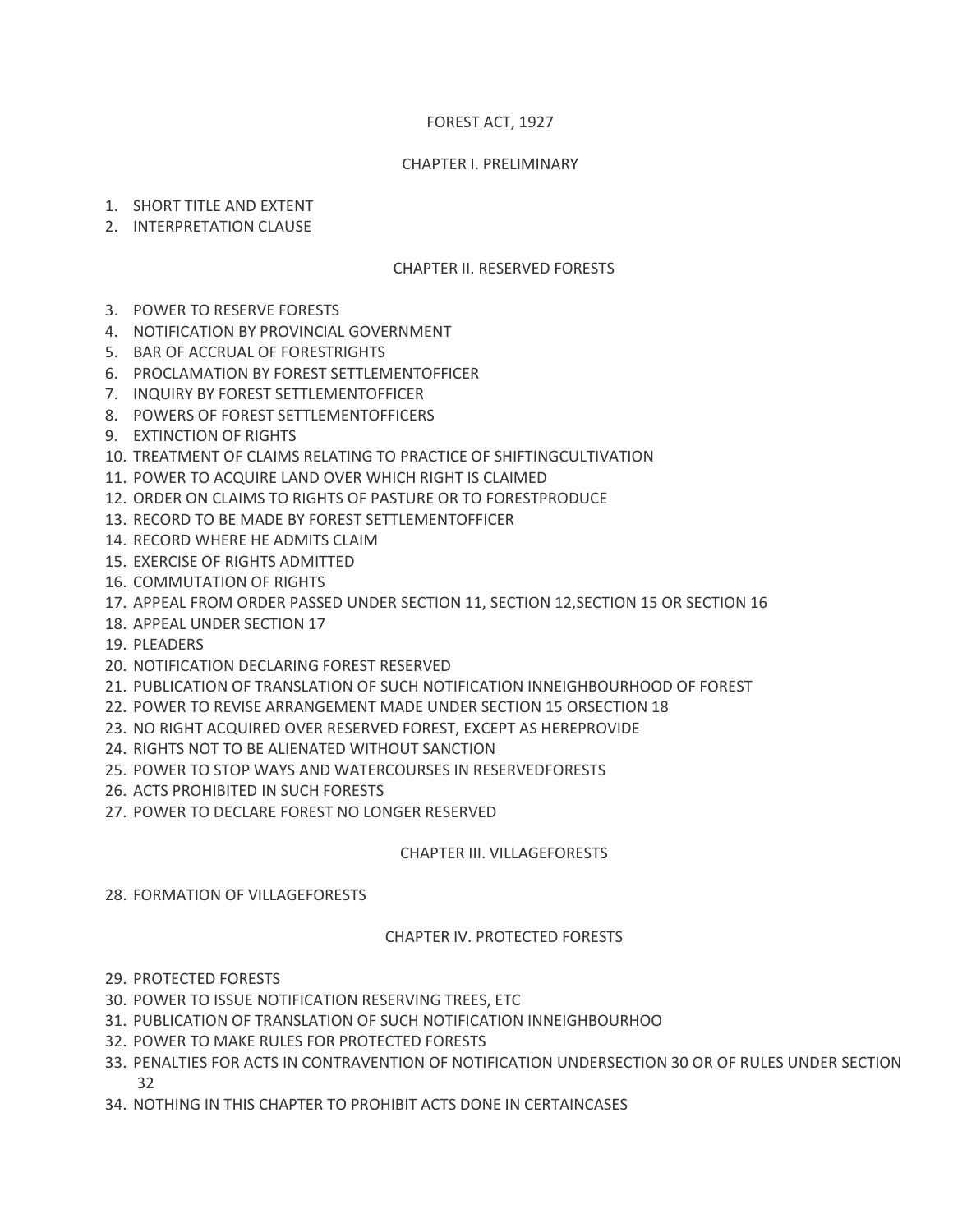## CHAPTER V. THE CONTROL OVER FORESTS AND LANDS NOT BEING THE PROPERTY OF GOVERNMENT

- 35. PROTECTION OF FORESTS FOR SPECIAL PURPOSES
- 36. POWER TO ASSUME MANAGEMENT OF FORESTS
- 37. EXPROPRIATION OF FORESTS IN CERTAIN CASES
- 38. PROTECTION OF FORESTS AT REQUEST OF OWNERS

## CHAPTER VI. THE DUTY ON TIMBER AND OTHER FORESTPRODUCE

- 39. POWER TO IMPOSE DUTY ON TIMBER AND OTHER FORESTPRODUCE
- 40. LIMIT NOT TO APPLY TO PURCHASE MONEY OR ROYALTY

## CHAPTER VII. THE CONTROL OF TIMBER AND OTHER FORESTPRODUCE IN

41. POWER TO MAKE RULES TO REGULATE TRANSIT OF FORESTPRODUCE

41A. POWERS OF FEDERAL GOVERNMENT AS TO MOVEMENTS OF TIMBERACROSS CUSTOMS FRONTIERS

- 42. PENALTY FOR BREACH OF RULES MADE UNDER SECTION 41
- 43. GOVERNMENT AND FORESTOFFICERS NOT LIABLE FOR DAMAGE TOFORESTPRODUCE AT DEPOT
- 44. ALL PERSONS BOUND TO AID IN CASE OF ACCIDENTS AT DEPOT

# CHAPTER VIII. THE COLLECTION OF DRIFT AND STRANDED TIMBER

# 45. CERTAIN KINDS OF TIMBER TO BE DEEMED PROPERTY OF GOVERNMENT UNTIL TITLE THERETO PROVED, AND MAY BE COLLECTED ACCORDINGLY

- 46. NOTICE TO CLAIMANTS OF DRIFT TIMBER
- 47. PROCEDURE ON CLAIM PREFERRED TO SUCH TIMBER
- 48. DISPOSAL OF UNCLAIMED TIMBER
- 49. GOVERNMENT AND ITS OFFICERS NOT LIABLE FOR DAMAGE TOSUCH TIMBER
- 50. PAYMENTS TO BE MADE BY CLAIMANT BEFORE TIMBER ISDELIVERED TO HIM
- 51. POWER TO MAKE RULES AND PRESCRIBE PENALTIES

## CHAPTER IX. PENALTIES AND PROCEDURE

- 52. SEIZURE OF PROPERTY LIABLE TO CONFISCATION
- 53. POWER TO RELEASE PROPERTY SEIZED UNDER SECTION 52
- 54. PROCEDURE THEREUPON
- 55. FORESTPRODUCE, TOOLS, ETC, WHEN LIABLE TO CONFISCATION
- 56. DISPOSAL, ON CONCLUSION OF TRIAL FOR FOREST-
	- OFFENCE, OFPRODUCE IN RESPECT OF WHICH IT WAS COMMITTED
- 57. PROCEDURE WHEN OFFENDER NOT KNOWN, OR CANNOT BE FOUND
- 58. PROCEDURE AS TO PERISHABLE PROPERTY SIEZED UNDER SECTION52
- 59. APPEAL FROM ORDERS UNDER SECTION 55, SECTION 56 OR SECTION57
- 60. PROPERTY WHEN TO VEST IN GOVERNMENT
- 61. SAVING OF POWER TO RELEASE PROPERTY SEIZED
- 62. PUNISHMENT FOR WRONGFUL SEIZURE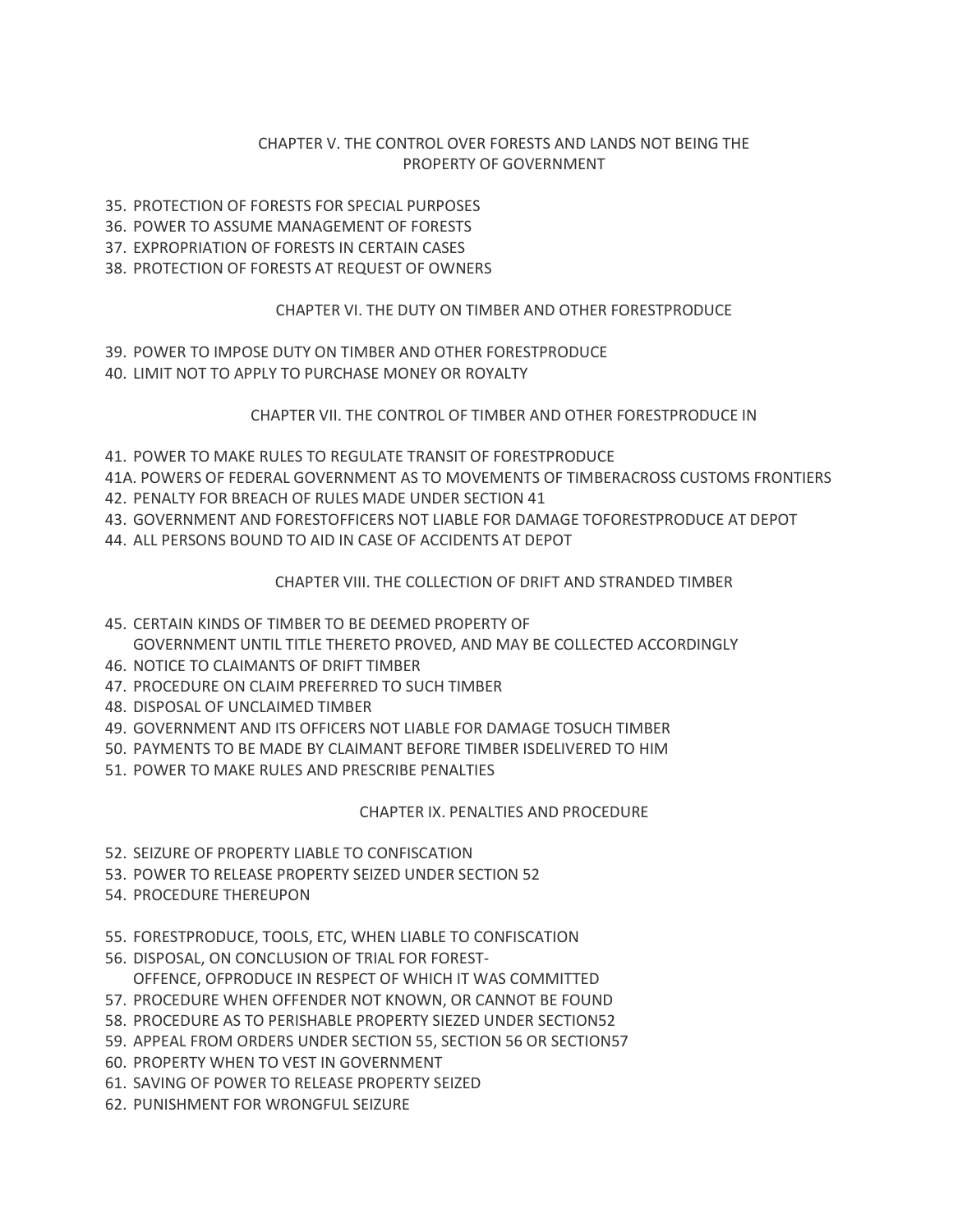- 63. PENALTY FOR COUNTERFEITING OR DEFACING MARKS ON TREESAND TIMBER AND FOR ALTERING BOUNDARY MARKS
- 64. POWER TO ARREST WITHOUT WARRANT
- 65. POWER TO RELEASE ON A BOND A PERSON ARRESTED
- 66. POWER TO PREVENT COMMISSION OF OFFENCE
- 67. POWER TO TRY OFFENCES SUMMARILY
- 68. POWER TO COMPOUND OFFENCES
- 69. PRESUMPTION THAT FORESTPRODUCE BELONGS TO GOVERNMENT

#### CHAPTER X. CATTLETRESPASS

- 70. CATTLETRESPASS ACT, 1871, TO APPLY
- 71. POWER TO ALTER FINES FIXED UNDER THAT ACT

#### CHAPTER XI. FORESTOFFICERS

- 72. PROVINCIAL GOVERNMENT MAY INVEST FOREST OFFICERS WITH CERTAIN POWERS
- 73. FORESTOFFICER DEEMED PUBLIC SERVANTS
- 74. INDEMNITY FOR ACTS DONE IN GOOD FAITH
- 75. FORESTOFFICERS NOT TO TRADE

#### CHAPTER XII. SUBSIDIARY RULES

- 76. ADDITIONAL POWERS TO MAKE RULES
- 77. PENALTIES FOR BREACH OF RULES
- 78. RULES WHEN TO HAVE FORCE OF LAW

#### CHAPTER XIII. MISCELLANEOUS

- 79. PERSONS BOUND TO ASSIST FORESTOFFICERS AND POLICEOFFICERS
- 80. MANAGEMENT OF FORESTS THE JOINT PROPERTY OF GOVERNMENTAND OTHER PERSONS
- 81. FAILURE TO PERFORM SERVICE FOR WHICH A SHARE IN PRODUCEOF GOVERNMENT FOREST IS EMPLOYED
- 82. RECOVERY OF MONEY DUE TO GOVERNMENT
- 83. LIEN ON FORESTPRODUCE FOR SUCH MONEY
- 84. LAND REQUIRED UNDER THIS ACT TO BE DEEMED TO BE NEEDEDFOR A PUBLIC PURPOSE UNDER THE LAND AC QUISITION ACT, 1894
- 85. RECOVERY OF PENALTIES DUE UNDER BOND
- 85A. SAVING FOR RIGHTS FOR FEDERAL GOVERNMENT
- 86. REPEAL

SCHEDULE. NACTMENT REPEALED

THE FOREST ACT; 1927 1ACT NO. XVI OF 1927 [21st September, 1927]

An Act to consolidate the law relating to forests, the transit of forest produce and the duty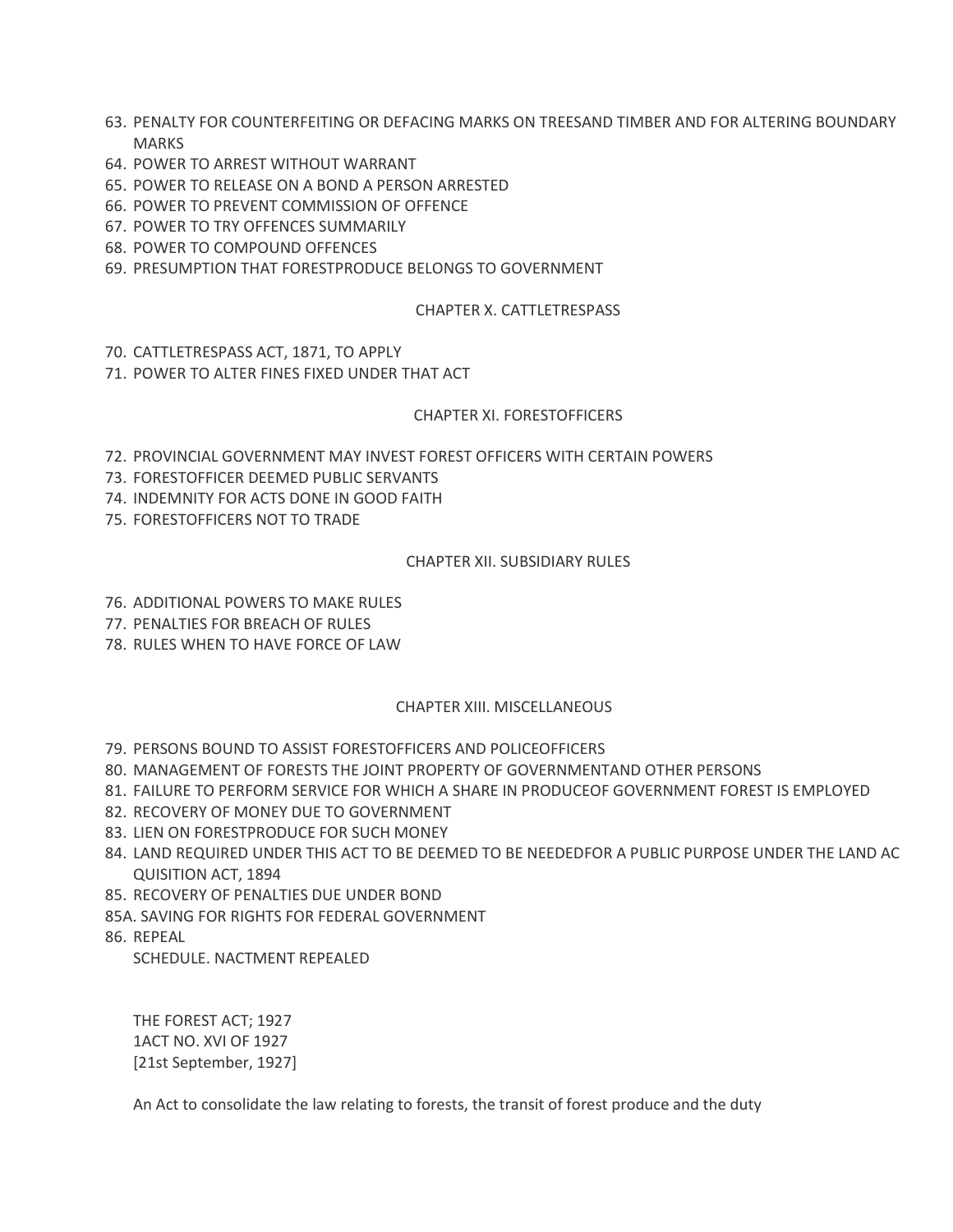leviable on timber and other forestproduce.

 WHEREAS it is expedient to consolidate the law relating to forests, the transit of Forests, the transit of forestproduce and the duty leviable on timber and other forestproduce ; It is hereby enacted as follows:\_\_\_

1For Statement of Objects and Reasons, see Gazette of India, 1926, Pt. V, p. 165, and for Report of Select Com mittee, see ibid., p. 242.

It has also been applied to Phulera in the Excluded Area of Upper Tanawal to the extent the Act is applicable in the N.W.F.P and extended to the Excluded Area of Upper Tanawal

(N.W.F.P) other than Phulera with effect from such date and subject to such modifications as may be notified, see N.W.F.P (Upper Tanawal) (Excluded Area) Laws Regulation, 1950.

It has been amended in its application to the Province of (i) Punjab, see Punjab Act 4 of 1948, s. 2. (ii) Sind, see Sind Act 8 of 1953, s. 2 and

(iii) West Pakistan, by West Pakistan Ordinance 4 of 1962, s. 2 (with effect from the 22nd January, 1962) and b y West Pakistan Act 7 of 1964, s. 2 (with effect from he 17th March, 1964).

The Act, as in force in the North-

West Frontier Province immediately before the commencement of N.W.F.P Regulation No. II of 1974, has bee n applied to the Provincially

Administered Tribal Areas of Chitral, Dir, Kalam, Swat and Malakand Protected Area, by N.W.F.P. Regulation, N o. II of 1974, s. 3.

## CHAPTER I

PRELIMINARY

1. Short title and extent.–(1) This Act may be called 1\* Forest Act, 1927.

2[(2) It extends to Sind, the Punjab and the NorthWest Frontier Province (except the District of Hazara).

(3) The Provincial Government of a Province may, by notification in the official Gazette, extend this Act to the whole or any specified part thereof.]

2. Interpretation clause. In this Act, unless there is anything repugnant in the subject or context,

(1) "cattle" includes elephants, camels, buffaloes, horses, mares, geldings, ponies colts, fillies mules, asses, pigs, rams, ewes, sheep, lambs, goats and kids;

(2) "Forestofficer" means, any person whom 3\* \* \* the 4[Provincial Government] or any officer empowered by 3\* \* \* the 4[Provincial Government] in this behalf, may appoint to carry out all or any of the purposes of this Act or to do anything required by this Act or any rule made thereunder to be done by a Forestofficer;

(3) "forestoffence" means an offence punishable under this Act or under any rule made thereunder;

(4) "forestproduce" includes\_\_\_

(a) the following whether found in, or brought from, a forest or not, that is to say:

timber, charcoal, caoutchouc, catechu, woodoil, resin, natural varnish, bark, lac, mahua flowers, mahua seeds 5[, kuth] and myrabolams, and

(b) the following when found in, or brought from, a forest, that is to say:

(i) trees and leaves, flowers and fruits, and all other parts or produce not herein before mentioned, of trees, (ii) plants not being trees (including grass, creepers, reeds and moss), and all parts or produce of such plants, 1 The word "Indian" omitted by A.O., 1949.

2 Subs. by the Federal Laws (Revision and Declaration) Ordinance, 1981 (27 of 1981), s. 5 and Sch., IV, for subsections (2) and (3). 3The words "the G.G. in C. or" omitted by A.O., 1937. 4Subs. ibid., for "L.G." 5Ins. by the Indian Forest (Amdt.) Act, 1930 (26 of 1930), s. 2.

(iii) wild animals and skins, tusks, horns, bones, silk, cocoons, honey and wax, and all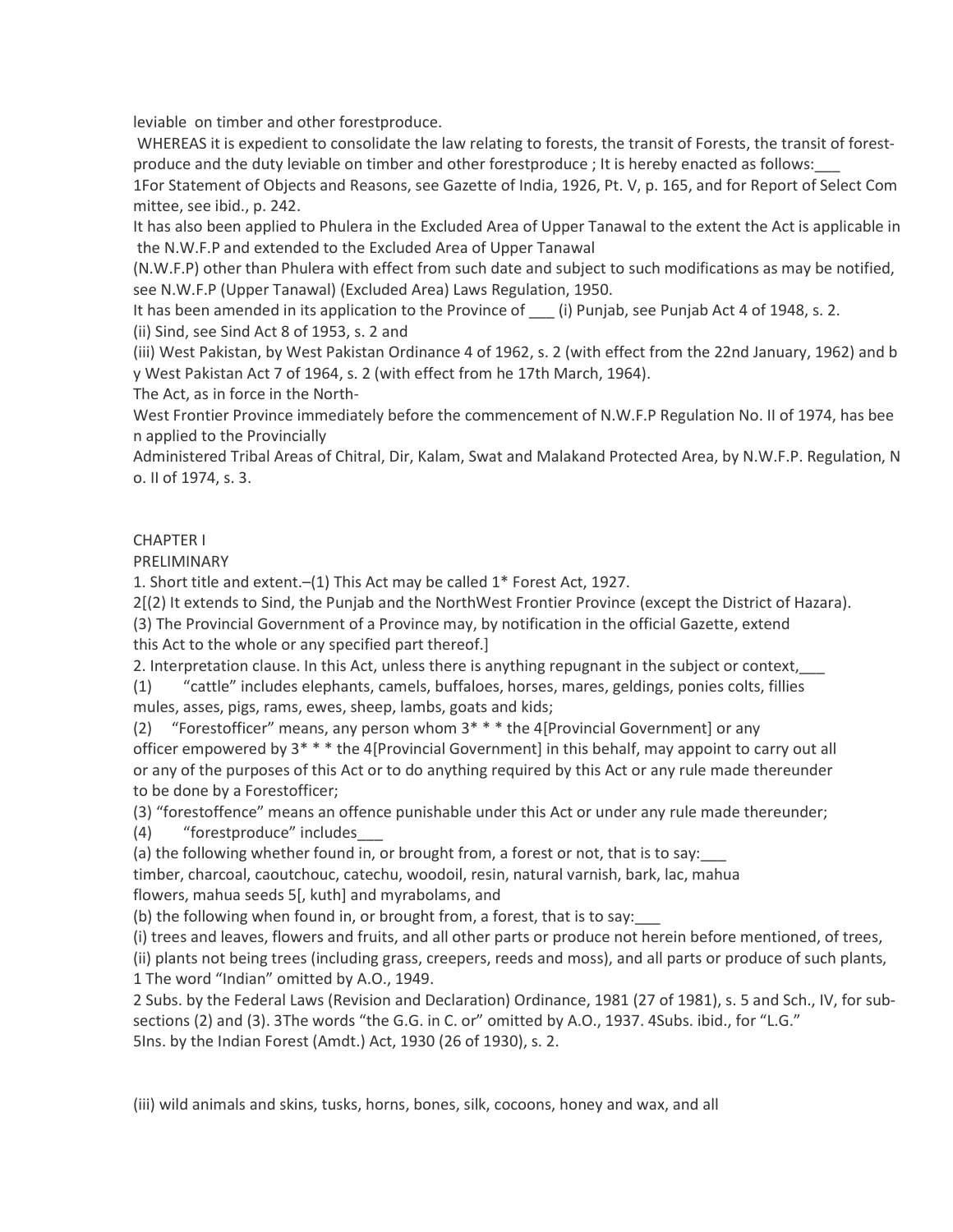other parts or produce of animals, and

 (iv) peat, surface soil, rock, and minerals (including limestone, laterite, mineral oils, and all products of mines or quaries);

1[(4A) "owner" includes a Court of Wards in respect of property under the superintendence or charge of such Court ;]

(5) "river" includes any stream, canal, creek or other channels, natural or artificial;

(6) "timber" includes trees, when they have fallen or have been felled, and all wood whether cut up or fashioned or hollowed out for any purpose or not; and

(7) "tree" includes palms, bamboos, skumps, brushwood and canes.

## CHAPTER II

 $\overline{\phantom{a}}$ 

OF RESERVED FORESTS

3. Power to reserve forests. The 2[Provincial Government] may constitute any foresland or wasteland which is the property of Government, or over which the Government has proprietary rights, or to the whole or any part of the forestproduce of which the Government is entitled, a

reserved forest in the manner hereinafter provided.

4. Notification by Provincial Government.\_(1) Whenever it has been decided to constitute any land a reserved forest, the 2[Provincial Government] shall issue a notification3in the 4[official Gazette]

(a) declaring that it has been decided to constitute such land a reserved forest;

(b) specifying, as nearly as possible, the situation and limits of such land; and

(c) appointing an officer (hereinafter called "the Forest Settlementofficer") to inquire into

and determine the existence, nature and extent of any rights alleged to exist in favour of any person in or over any land comprised within such limits or in or over any forest

produce, and to deal with the same as provided in this Chapter.

1Clause (4A) ins. by the Indian Forest (Amdt.) Act, 1933 (3 of 1933), section. 2. 2Subs. by A.O., 1937, for "L.G.". 3See Government of N.W.F.P., Development Department Notification No. 47207-

DD, dated the 21st September, 1951, published in the N.W.F.P. Govt. Gazette dated the 18th

September, 1951, Pt. I, p. 285. 4Subs. by A.O., 1937, for "local official Gazette".

Explanation. For the purpose of clause (b), it shall be sufficient to describe the limits of the forest by roads, rivers, ridges or other wellknown or readily intelligible boundaries.

(2) The officer appointed under clause (c) of subsection (1) shall ordinarily be a person not holding any forestoffice except that of Forest Settlementofficer.

(3) Nothing in this section shall prevent the 1[Provincial Government] from appointing any number of officers not exceeding three, not more than one of whom shall be a person holding any forestoffice except as aforesaid, to perform the duties of a Forest Settlementofficer under this Act.

5. Bar of accrual of forestrights. After the issue of a notification under section 4, no right shall be acquired in or over the land comprised in such notification, except by succession or under a grant or contract in writing made or entered into by or 2[on behalf of the Government] or some person in whom such right was vested when the notification was issued; and no fresh clearings for cultivation or for any other purpose shall be made in such land except in accordance with such rules as may be made by the 1[Provincial Government] in this behalf.

6. Proclamation by Forest Settlementofficer. When a notification has been issued under section 4, the Forest Settlementofficer shall publish in the local vernacular in every town and village in the neighbourhood of the land comprised therein, a proclamation

(a) specifying, as nearly as possible, the situation and limits of the proposed forest;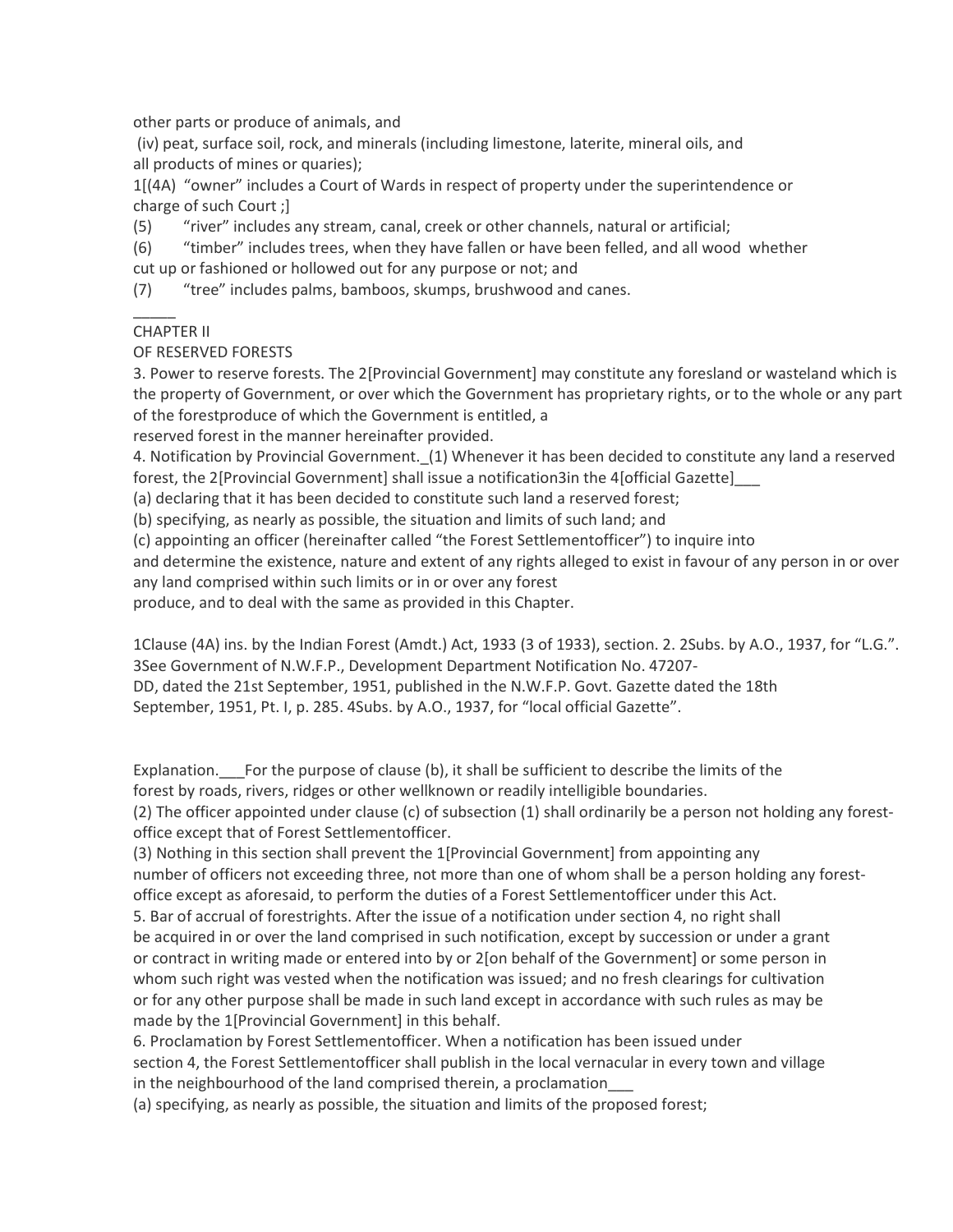(b) explaining the consequences which, as hereinafter provided, will ensue on the reservation of such forest; and

(c) fixing a period of not less than three months from the date of such proclamation, and requiring every person claiming any right mentioned in section 4 or section, 5 within such period either to present to the Forest Settlement officer a written notice specifying or to appear before him and state, the nature of such right and the amount and particulars of the compensation (if any) claimed in respect thereof.

7. Inquiry by Forest Settlementofficer. The Forest Settlementofficer shall take down in writing all statements made under section 6, and shall at some convenient place inquire into all claims duly preferred under that section, and the existence of any rights mentioned in section 4 or section 5 and not claimed under section 6 so far as the same may be ascertainable from the records of Government and the evidence of any persons likely to be acquainted with the same.

8. Powers of Forest SettlementOfficers. For the purpose of such inquiry, the Forest Settlementofficer may exercise the following powers, that is to say:\_\_\_

1Subs. ibid., for "L.G.".

2The original words "on behalf of Govt." were first subs. by A. O., 1937 and then amended by A.O., 1961, Art. 2 (with effect from the 23rd March, 1956), to read as above.

 (a) power to enter, by himself or any officer authorised by him for the purpose, upon any land, and to survey, demarcate and make a map of the same; and

(b) the powers of a Civil Court in the trial of suits.

9. Extinction of rights. Rights in respect of which no claim has been preferred under section 6, and of the existence of which no knowledge has been acquired by inquiry under section 7, shall be extinguished, unless before the notification under section 20 is published, the person claiming them satisfies the Forest Settlementofficer that he had sufficient cause for not preferring such claim within the period fixed under section 6.

10. Treatment of claims relating to practice of shifting cultivation.—(1) In the case of a claim relating to the practice of shifting cultivation, the Forest Settlementofficer shall record a statement setting forth the particulars of the claim and of any local rule or order under which the practice is allowed or regulated, and submit the statement to the 1[Provincial Government], together with his

opinion as to whether the practice should be permitted or prohibited wholly or in part. (2) On receipt of the statement and opinion, the 1[Provincial Government] may make an order permitting or prohibiting the practice wholly or in part.

 (3) If such practice is permitted wholly or in part, the Forest Settlementofficer may arrange for its exercise\_\_\_ (a) by altering the limits of the land under settlement so as to exclude land of sufficient

extent, of a suitable kind, and in a locality reasonably convenient for the purposes of the claimants, or (b) by causing certain portions of the land under settlement to be separately demarcated, and giving permission to the claimants to practise shifting cultivation therein under such conditions as he may prescribe. (4) All arrangements made under subsection (3) shall be subject to the previous sanction of the 1[Provincial Government].

(5) The practice of shifting cultivation shall in all cases be deemed a privilege subject to control, restriction and abolition by the 1[Provincial Government].

11. Power to acquire land over which right is claimed.  $(1)$  In the case of a claim to a right in or over any land, other than a rightofway or right of pasture, or a right to forest produce or a water course, the Forest Settlementofficer shall pass an order admitting or rejecting the same in whole or in part. (2) If such claim is admitted in whole or in part, the Forest Settlementofficer shall either\_\_\_ 1 Subs. by A.O., 1937, for "L.G.".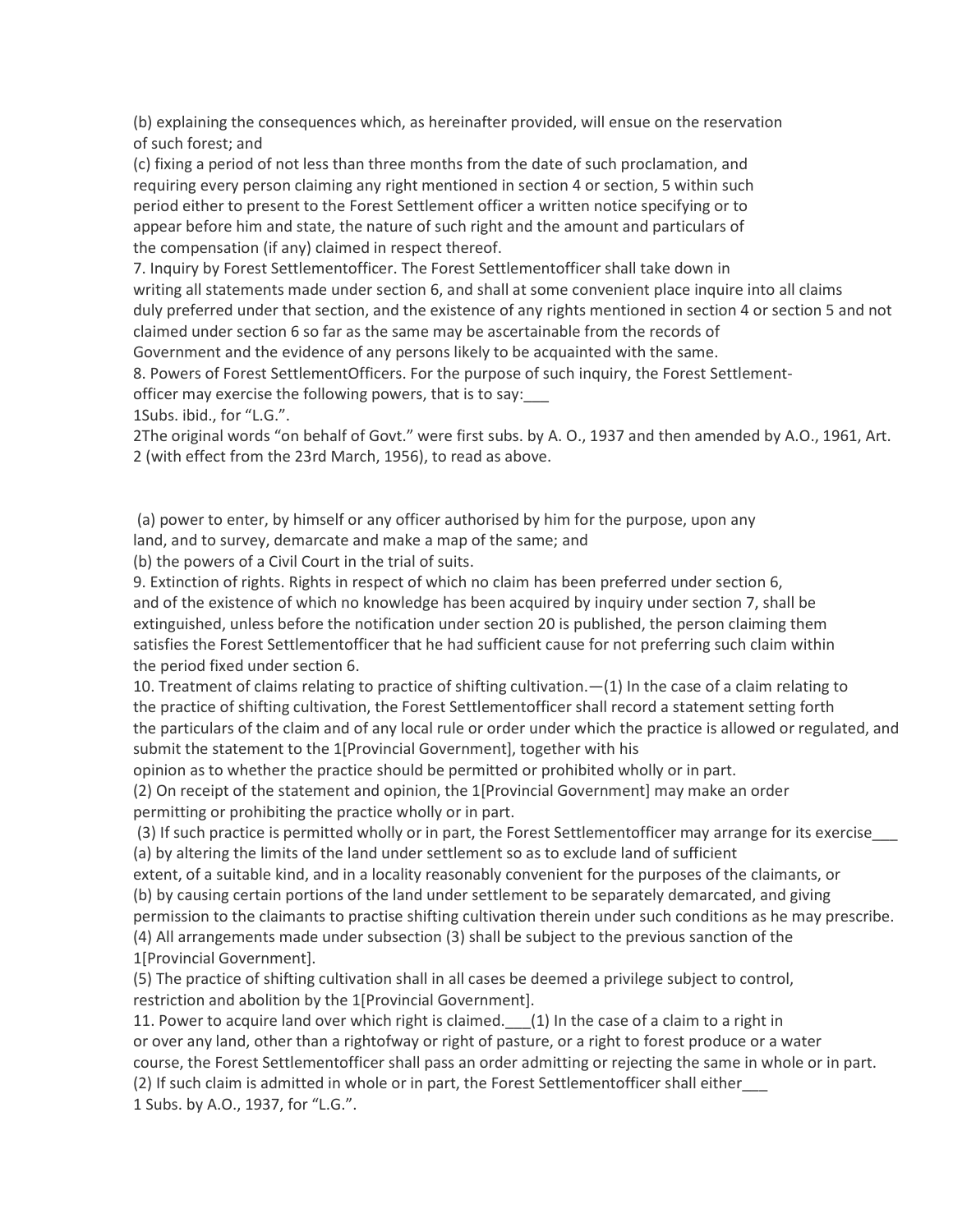(i) exclude such land from the limits of the proposed forest; or

(ii) come to an agreement with the owner thereof for the surrender of his rights; or

(iii) proceed to acquire such land in the manner provided by the Land Acquisition Act, 1894 (I of 1894).

(3) For the purpose of so acquiring such land\_\_\_

(a) the Forest Settlementofficer shall be deemed to be a Collector proceeding under the Land Acquisition Act, 1894 (I of 1894);

(b) the claimant shall be deemed to be a person interested and appearing before him in pursuance of a notice given under section 9 of that Act;

(c) the provisions of the preceding sections of that Act shall be deemed to have been complied with; and (d) the Collector, with the consent of the claimant, or the Court, with the consent of both

parties, may award compensation in land, or partly in land and partly in money.

12. Order on claims to rights of pasture or to forestproduce. In the case of a claim to rights of pasture or to forestproduce, the Forest SettlementOfficer shall pass an order admitting or rejecting the same in whole or in part.

13. Record to be made by Forest SettlementOfficer. The Forest Settlementofficer, when passing any order under section 12, shall record, so far as may be practicable,\_\_\_

(a) the name, father's name, caste, residence and occupation of the person claiming the right; and (b) the designation, position and area of all fields or groups fields (if any), and the designation and position of all buildings (if any) in respect of which the exercise of such rights is claimed.

14. Record where he admits claim. If the Forest Settlementofficer admits in whole or in part any claim under section 12, he shall also record the extent to which the claim is so admitted,

specifying the number and description of the cattle which the claimant is from time to time entitled to graze in the forest, the season during which such pasture is permitted, the quantity of timber and other forest produce which he is from time to time authorised to take or receive, and such other particulars as the case may require. He shall also record whether the timber or other forestproduce obtained by the exercise of the rights claimed may be sold or bartered.

15. Exercise of rights admitted. (1) After making such record the Forest Settlementofficer

shall, to the best of his ability, having due regard to the maintenance of the reserved forest in respect of which the claim is made, pass such orders as will ensure the continued exercise of the rights so admitted.

(2) For this purpose the Forest Settlementofficer may\_\_\_

(a) set out some other foresttract of sufficient extent, and in a locality reasonably

convenient, for the purposes of such claimants, and record an order conferring upon them

a right of pasture or to forestproduce (as the case may be) to the extent so admitted; or

(b) so alter the limits of the proposed forest as to exclude forestland of sufficient extent, and

in a locality reasonably convenient, for the purposes of the claimants; or

(c) record an order, continuing to such claimants a right of pasture or to forestproduce, as the case may be, to the extent so admitted, at such seasons, within such portions of the

proposed forest, and under such rules, as may be made in this behalf by the 1[Provincial Government].

16. Commutation of rights. In case the Forest Settlementofficer finds it impossible, having due

regard to the maintenance of the reserved forest, to make such settlement under section 15 as shall ensure the continued exercise of the said rights to the extent so admitted, he shall, subject to such

rules as the 1[Provincial Government] may make in this behalf, commute such rights, by the payment to such persons of a sum of money in lieu thereof, or by the grant of land, or in such other manner as he thinks fit.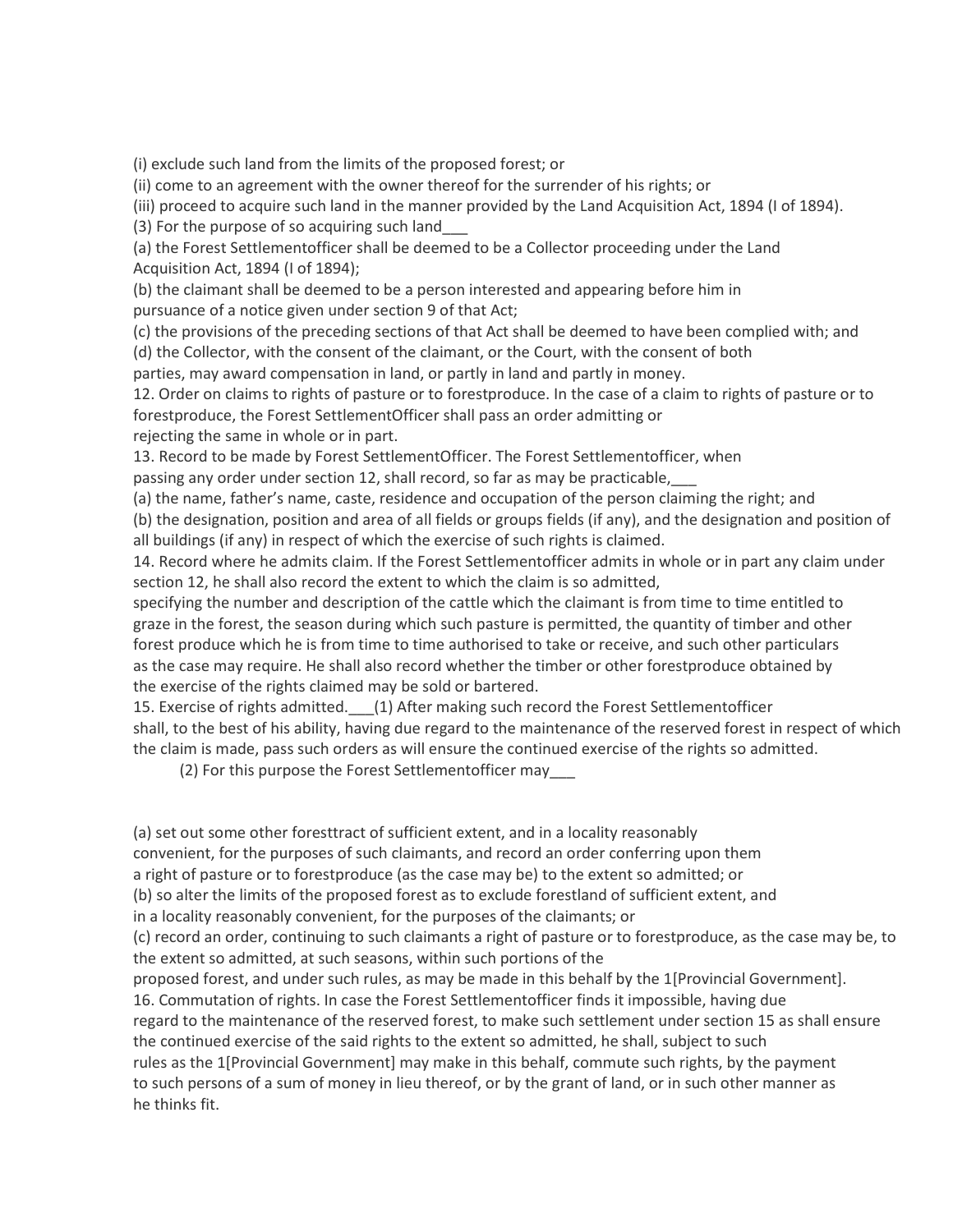17. Appeal from order passed under section 11, section 12, section 15 or section 16. Any person who has made a claim under this Act, or any Forestofficer or other person generally or specially empowered by the 1[Provincial Government] in this behalf, may, within three months from the date of the order passed on such claim by the Forest Settlementofficer under section 11, section 12, section 15 or section 16, present an appeal from such order to such officer of the Revenue Department, of rank not lower than that of a Collector, as the 1[Provincial Government] may, by notification in the 2[official Gazette], appoint to hear appeals from such orders: Provided that the 1[Provincial Government] may establish a Court (hereinafter called the Forest Court) composed of three persons to be appointed by the 1[Provincial Government], and, when the Forest Court has been so established, all such appeals shall be presented to it. 18. Appeal under section 17. (1) Every appeal under section 17 shall be made by petition in writing, and may be delivered to the Forest Settlementofficer, who shall forward it without delay to the authority competent to hear the same.

(2) If the appeal be to an officer appointed under section 17, it shall be heard in the manner prescribed for the time being for the hearing of appeals in matters relating to landrevenue.

(3) If the appeal be to the Forest Court, the Court shall fix a day and a convenient place in the neighbourhood of the proposed forest for hearing the appeal, and shall give notice thereof to the parties, and shall near such appeal accordingly.

1 Subs. by A.O., 1937, for "L.G.". 2 Subs. ibid., for "local official Gazette".

(4) The order passed on the appeal by such officer or Court, or by the majority of the members of such Court, as the case may be, shall, subject only to revision by the 1[Provincial Government], be final. 19. Pleaders. The 1[Provincial Government], or any person who has made a claim under this Act, may appoint any person to appear, plead and act on its or his behalf before the Forest Settlement officer, or the appellate officer or Court, in the course of any inquiry or appeal under this Act. 20. Notification declaring forest reserved. \_\_\_(1) When the following events have occurred, namely:-(a) the period fixed under section 6 for preferring claims has elapsed and all claims, if any made under that section or section 9 have been disposed of by the Forest Settlement officer ; (b) if any such claims have been made, the period limited by section 17 for appealing from the orders passed on such claims has elapsed, and all appeals (if any) presented within such period have been disposed of by the appellate officer or Court; and (c) all lands (if any) to be included in the proposed forest, which the Forest Settlementofficer has, under section 11, elected to acquire under the Land Acquisition Act, 1894 (I of 1894), have become vested in the Government under section 16 of that Act, the 1[Provincial Government] shall publish a notification2 in the 3[official Gazette], specifying definitely, according to boundarymarks erected or otherwise, the limits of the forest which is to be reserved, and declaring the same to be reserved from a date fixed by the notification. (2) From the date so fixed such forest shall be deemed to be a reserved forest. 21. Publication of translation of such notification in neighbourhood of forest. The Forest officer shall, before the date fixed by such notification, cause a translation thereof into the local vernacular to be published in every town and village in the neighbourhood of the forest. 22. Power to revise arrangement made under section 15 or section 18. The 1[Provincial Government] may, within five years from the publication of any notification under section 20, revise any arrangement made under section 15 or section 18, and may for this purpose rescind or modify any order made under section 15 or section 18, and direct that any one of the proceedings specified in section 15 be taken in lieu of any other of such proceedings, or that the rights admitted under section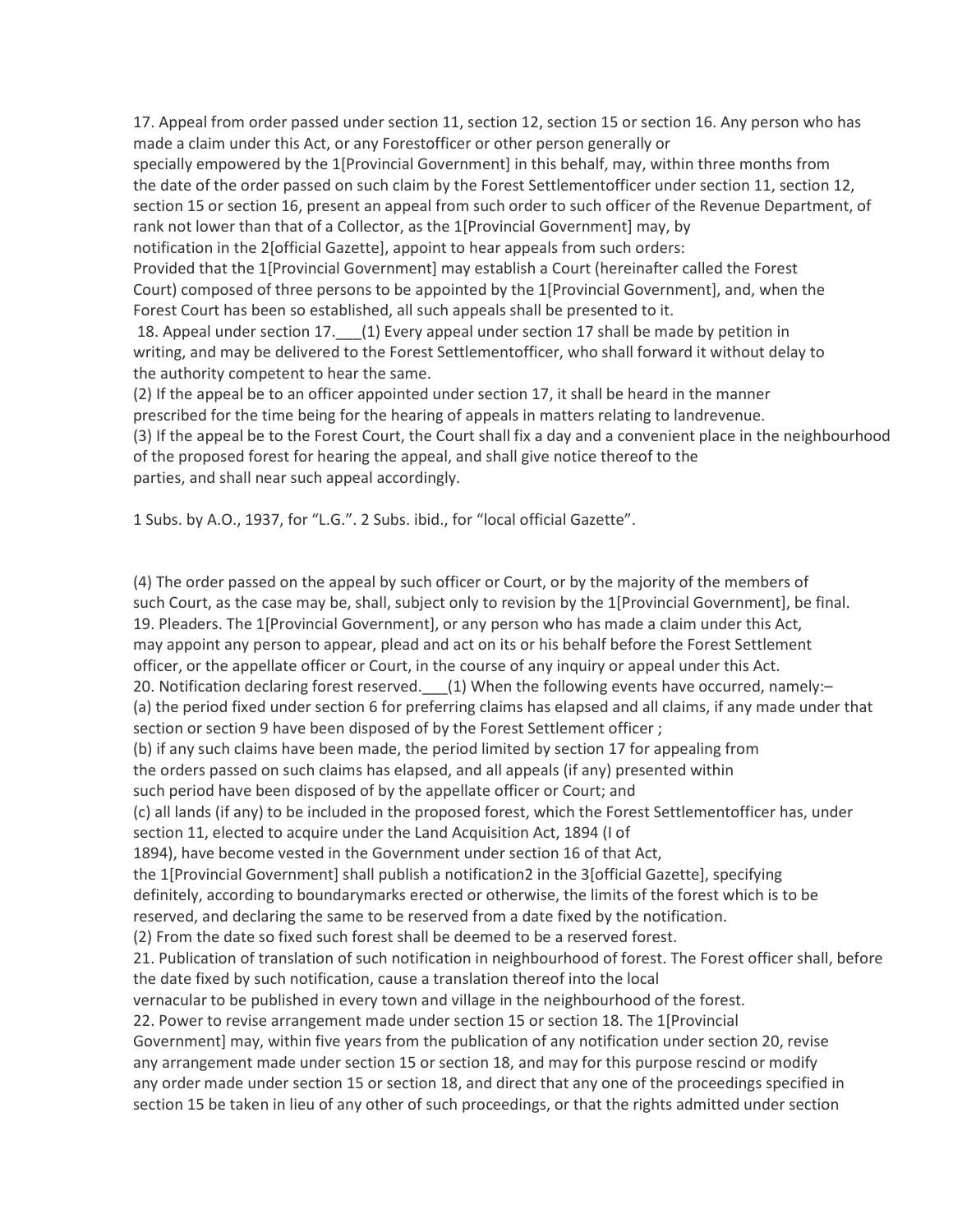12 be commuted under section 16.

1 Subs. by A.O., 1937, for "L.G.". 2 For such Notifn., see Gazette of Sind, 1954, Pt. I, p. 897. 3 Subs. by A.O., 1937, for "local official Gazette".

23. No right acquired over reserved forest, except as here provided. No right of any description shall be acquired in or over a reserved forest except by succession or under a grant or contract in writing made by or 1[on behalf of the Government] or some person in whom such right was vested when the notification under section 20 was issued.

24. Rights not to be alienated without sanction. (1) Notwithstanding anything contained in section 23, no right continued under clause (c) of subsection (2) of section 15 shall be alienated by way of grant, sale, lease, mortgage or otherwise, without the sanction of the 2[Provincial Government]: Provided that, when any such right is appendant to any land or house, it may be sold or otherwise alienated with such land or house.

(2) No timber or other forestproduce obtained in exercise of any such right shall be sold or bartered except to such extent as may have been admitted in the order recorded under section 14.

25. Power to stop ways and watercourses in reserved forests. The Forestofficer may, with the previous sanction of the 2[Provincial Government] or of any officer duly authorised by it in this behalf, stop any public or private way or watercourse in a reserved forest, provided that a substitute for the way or watercourse so stopped, which the 1[Provincial Government] deems to be reasonably convenient, already exists, or has been provided or constructed by the Forestofficer in lieu thereof.

26. Acts prohibited in such forests. (1) Any person who

(a) makes any fresh clearing prohibited by section 5, or

(b) sets fire to a reserved forest, or, in contravention of any rules made by the 2[Provincial Government] in this behalf, kindles any fire, or leaves any fire burning, in such manner as to endanger such a forest;

or who, in a reserved forest\_\_\_

(c) kindles, keeps or carries any fire except at such seasons as the Forestofficer may notify in this behalf,

(d) trespasses or pastures cattle, or permits cattle to trespass;

(e) causes any damage by negligence in felling any tree or cutting or dragging any timber;

(f) fells, girdles, lops, or burns any tree or strips off the bark or leaves from, or otherwise damages, the same;

1The original words "on behalf of the Govt." were first subs. by A.O., 1937 and then amended by A.O., 1961, A rt. 2 (with effect from the 23rd March, 1956), to read as above. 2Subs. by A.O., 1937, for "L.G.".

(g) quarries stone, burns lime or charcoal, or collects, subjects to any manufacturing process, or removes, any forestproduce;

(h) clears or breaks up any land for cultivation or any other purpose; [or]1

(i) in contravention of any rules made in this behalf by the 1[Provincial Government] hunts,

shoots, fishes, poisons water or sets trapes or snares; 2\*

3\* \* \* \* \* \* \*

shall be punishable with imprisonment for a term which may extend to six months, or with fine which may extend to five hundred rupees, or with both, in addition to such compensation for damage done to the forest as the convicting Court may direct to be paid.

(2) Nothing in this section shall be deemed to prohibit\_\_\_\_

(a) any act done by permission in writing of the Forestofficer, or under any rule made by the 4[Provincial Government] ; or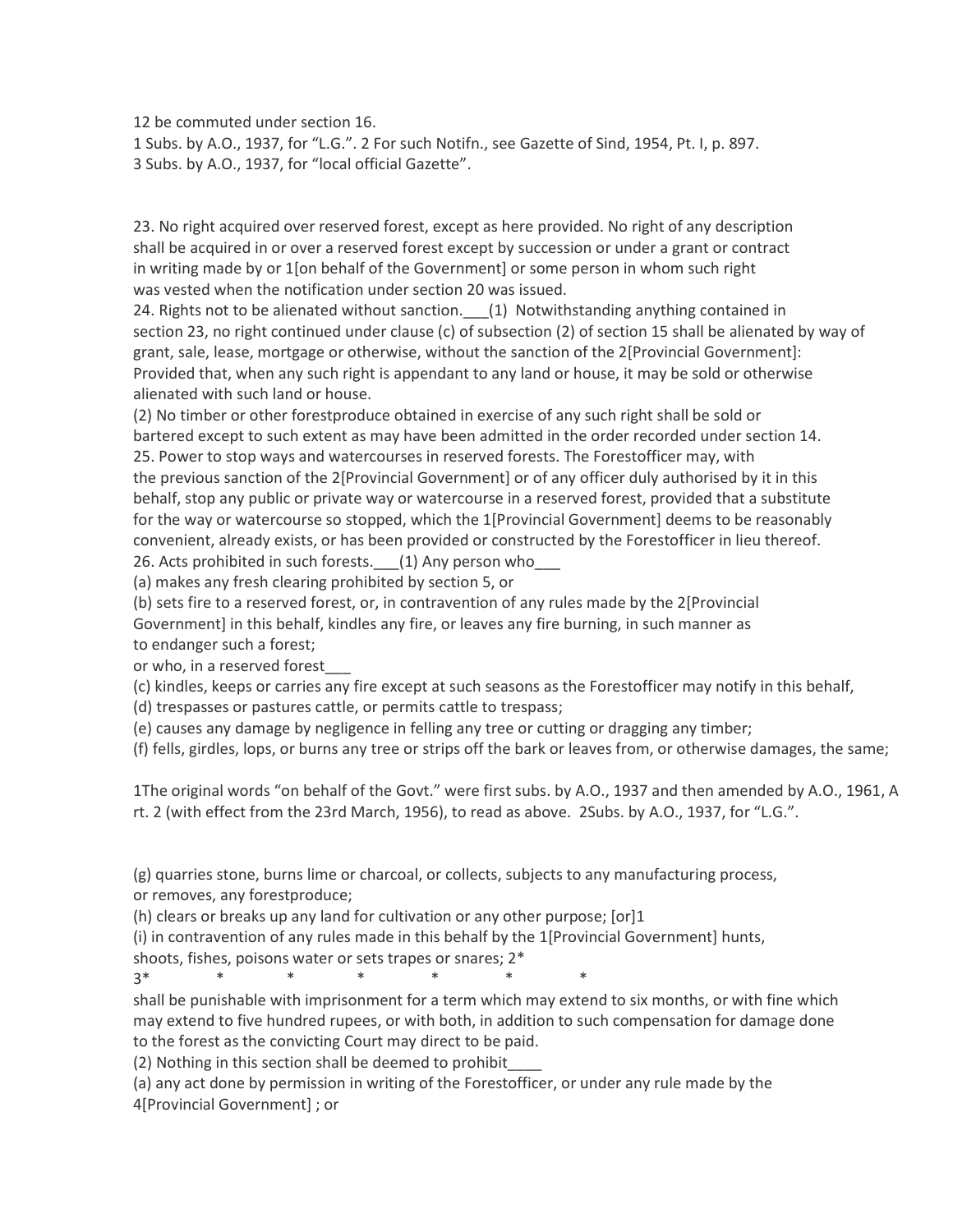(b) the exercise of any right continued under clause (c) of subsection (2) of section 15, or created by grant or contract in writing made by or 5[on behalf of the Government] under section 23. (3) Whenever fire is caused wilfully or by gross negligence in a reserved forest, the 1[Provincial Government] may (notwithstanding that any penalty has been inflicted under this section) direct that in such forest or any portion there of the exercise of all rights of pasture or to forest produce shall be suspended for such period as it thinks fit.

27. Power to declare forest no longer reserved. (1) The 1[Provincial Government] may, 6\* \* \* by notifi cation7 in the 8[official Gazette], direct that, from a date fixed by such notification,

any forest or any portion thereof reserved under the Act shall cease to be a reserved forest.

(2) From the date so fixed, such forest or portion shall cease to be reserved, but the rights (if any)

which have been extinguished therein shall not revive in consequence of such cessation.

1 Added by the Federal Laws (Revision and Declaration) Ordinance, 1981 (27 of 1981), s.5 and Sch., IV, only to the extent of Islamabad Capital Territory. 2 The word "or" omitted ibid., 3 Clause (j) omitted ibid. 4 Subs. by A.O., 1937, for "L.G.".

5 The original words "on behalf of Govt." were first subs. by A.O., 1937 and then amended by A.O., 1961, Art. 2 (with effect from the 23rd March, 1956), to read as above.

6The words "subject to the control of the G.G. in C." omitted, ibid.,

7For such Notifn., see Gazette of West Pakistan, 1957, Pt. I, p. 426.

8Subs. by A.O., 1937, for "local official Gazette".

## CHAPTER III

 $\overline{\phantom{a}}$ 

## OF VILLAGEFORESTS

28. Formation of villageforests. \_\_\_(1) The 1[Provincial Government] may assign to any village community the rights of Government to or over any land which has been constituted a reserved

forest, and may cancel such assignment. All forests so assigned shall be called villageforests.

(2) The 1[Provincial Government] may make rules for regulating the management of village

forests, prescribing the conditions under which the community to which any such assignment is made may be provided with timber or other forestproduce or pasture, and their duties for the protection and improvement of such forest.

(3) All the provisions of this Act relating to reserved forests shall (so far as they are notinconsistent with the rules so made) apply to villageforests.

# CHAPTER IV

 $\overline{\phantom{a}}$ 

# OF PROTECTED FORESTS

29. Protected forests.\_\_\_(1) The 1[Provincial Government] may, by notification in the 2[official Gazette], declare the provisions of this Chapter applicable to any forestland or wasteland which, is not included in a reserved forest, but which is the property of Government, or over which the Government has proprietary rights, or to the whole or any part of the forestproduce of which the Government is entitled.

(2) The forestland and wastelands comprised in any such notification shall be called a "protected forest". (3) No such notification shall be made unless the nature and extent of the rights of Government and of private persons in or over the forestland or wasteland comprised therein have been inquired into an recorded at a survey or settlement, or in such other manner as the 1[Provincial Government] thinks sufficient. Every such record shall be presumed to be correct until the contrary is proved: Provided that, if, in the case of any forestland or waste land, the 1[Provincial Government] thinks that such inquiry and record are necessary, but that they will occupy such length of time as in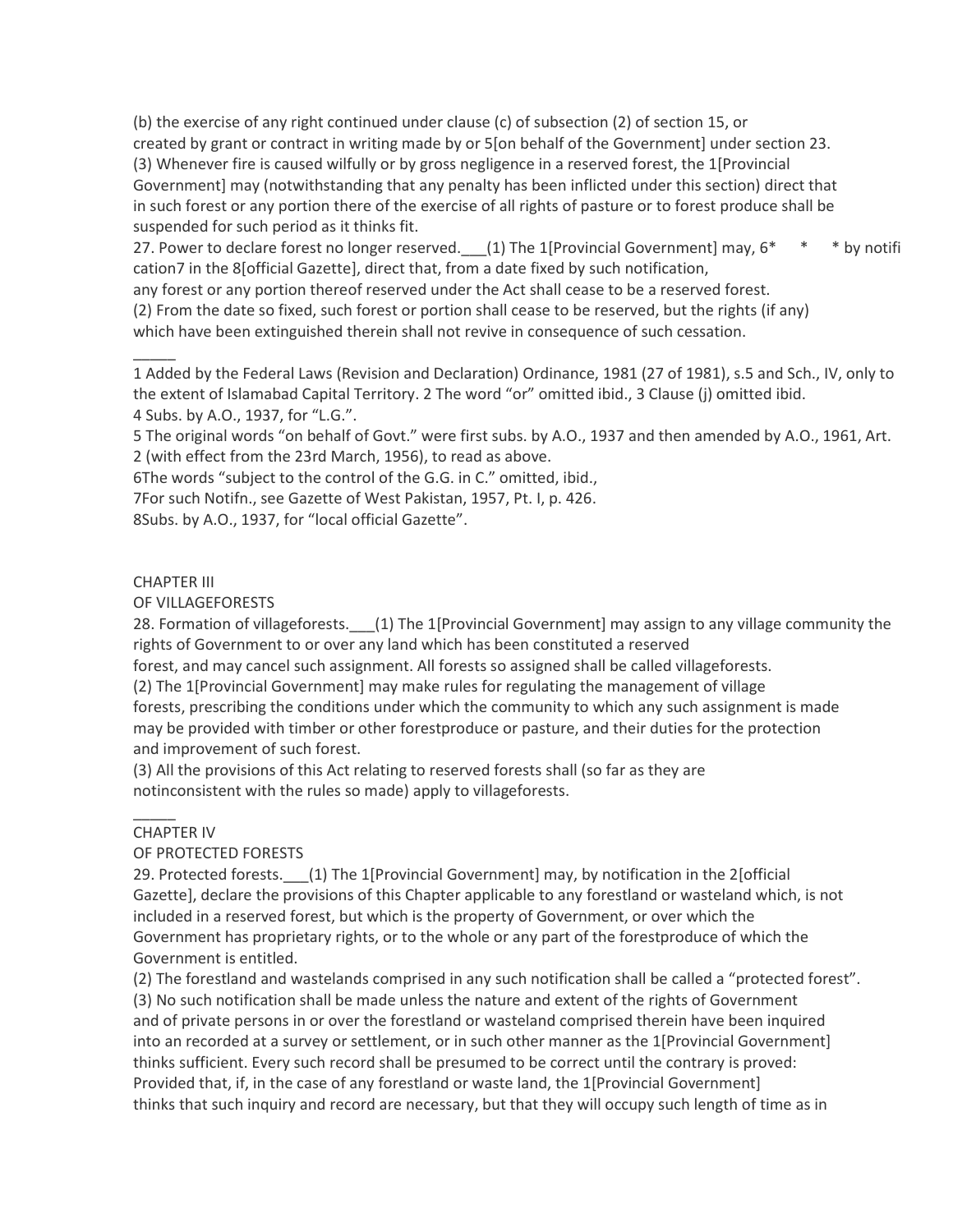the meantime endanger the rights of Government, the 1[Provincial Government] may, pending such inquiry and record, declare such land to be a protected forest, but so as not to abridge or affect any existing rights of individuals or communities.

30. Power to issue notification reserving trees, etc. The 1[Provincial Government] may, by notification in the 2[official Gazette],

1 Subs. by A.O., 1937, for "L.G.". 2 Subs. ibid., for "local official Gazette".

(a) declare any trees or class of trees in a protected forest to be reserved from a date fixed by, the notification; (b) declare that any portion of such forest specified in the notification shall be closed for such term, not exceeding thirty years, as the 1[Provincial Government] thinks fit, and that the

rights of private persons, if any, over such portion shall be suspended during such terms, provided that the remainder of such forest be sufficient, and in a locality reasonably

convenient, for the due exercise of the rights suspended in the portion so closed; or

(c) prohibit, from a date fixed as aforesaid, the quarrying of stone, or the burning of lime or

charcoal, or the collection or subjection to any manufacturing process, or removal of, any forestproduce in any such forest, and the breaking up or clearing for cultivation, for

building, for herding cattle or for any other purpose, of any land in any such forest.

31. Publication of translation of such notification in neighbourhood. The Collector shall cause

a translation into the local vernacular of every notification issued under section 30 to be affixed in a

conspicuous place in every town and village in the neighbourhood of the forest comprised in the notification.

32. Power to make rules for protected forests. The 1[Provincial Government] may make rules to regulate the following matters, namely:\_\_\_

(a) the cutting, sawing, conversion and removal of trees and timber, and the collection,

manufacture and removal of forestproduce, from protected forests;

(b) the granting of licences to the inhabitants of towns and villages in the vicinity of protected forests to take trees, timber or other forestproduce for their own use, and the production and return of such licences by such persons;

(c) the granting of licences to persons felling or removing trees or timber or other forest produce from such forests for the purposes of trade, and the production and return of such licences by such persons;

(d) the payments, if any, to be made by the persons mentioned in clauses (b) and (c) for permission to cut such trees, or to collect and remove such timber or other forest produce;

(e) the other payments, if any, to be made by them in respect of such trees, timber and produce, and the places where such payment shall be made;

(f) the examination of forestproduce passing out of such forests;

(g) the clearing and breaking up of land for cultivation or other purposes in such forests;

1 Subs. by A.O., 1937, for "L.G.".

(h) the protection from fire of timber lying in such forests and of trees reserved under section 30; (i) the cutting of grass and pasturing of cattle in such forests;

(j) hunting, shooting, fishing, poisoning water and setting traps or snares in such forests, and the killing or catching of elephants in such forests  $1***$ ;

(k) the protection and management of any portion of a forest closed under section 30; and (l) the exercise of rights referred to in section 29.

33. Penalties for acts in contravention of notification under section 30 or of rules under section 32. (1) Any person who commits any of the following offences, namely:-

(a) fells, girdles, lops, taps or burns any tree reserved under section 30, or strips off the bark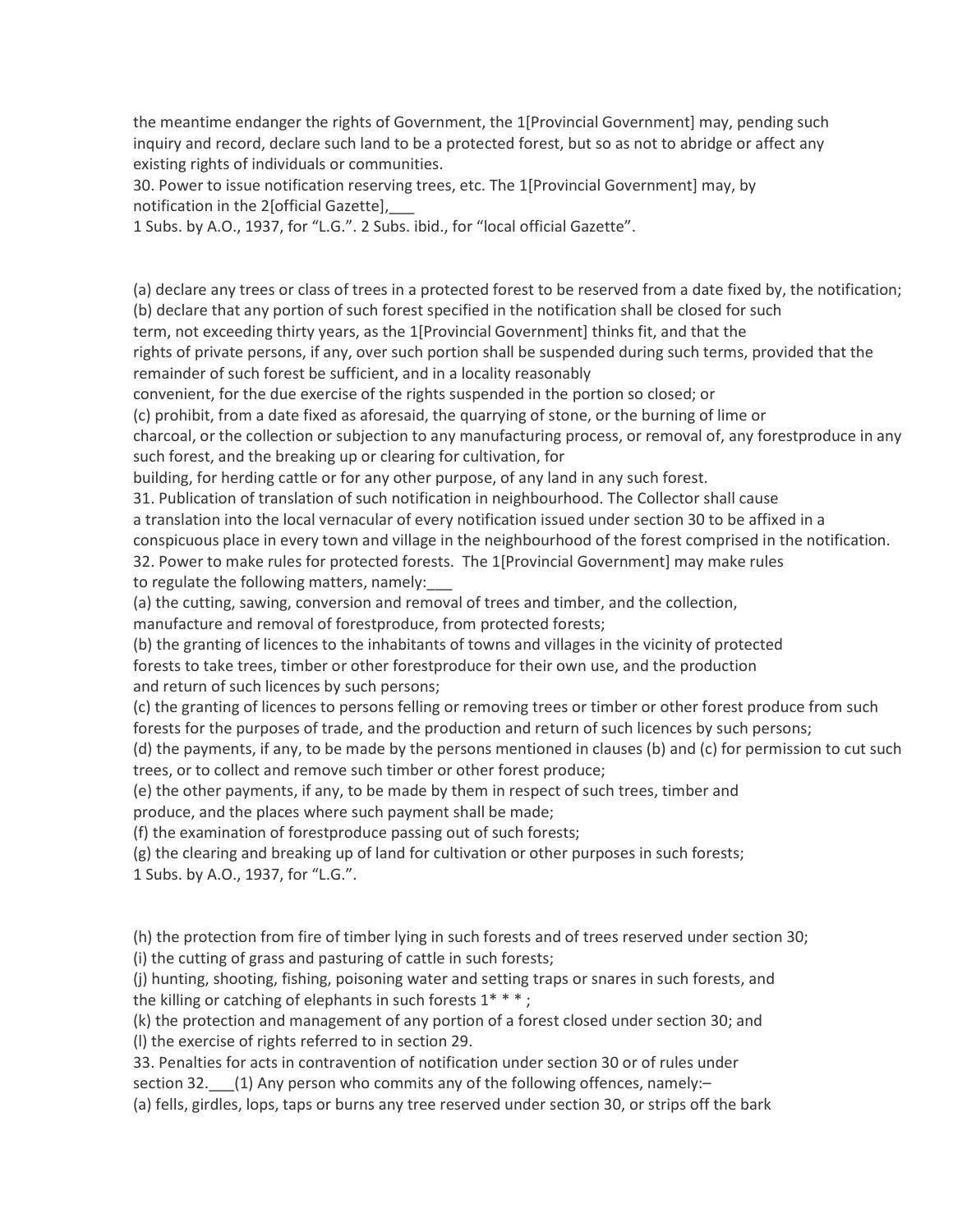or leaves from, or otherwise damages, any such tree;

(b) contrary to any prohibition under section 30, quarries any stone, or burns any lime or charcoal or collects, subjects to any manufacturing process, or removes any forest produce;

(c) contrary to any prohibition under section 30, breaks up or clears for cultivation or any

other purpose any land in any protected forest;

(d) sets fire to such forest, or kindles a fire without taking all reasonable precautions to prevent its spreading to any tree reserved under section 30, whether standing fallen or

felled, or to say closed portion of such forest;

(e) leaves burning any fire kindled by him in the vicinity of any such tree or closed portion;

(f) fells any tree or drags any timber so as to damage any tree reserved as aforesaid;

(g) permits cattle to damage any such tree;

(h) infringes any rule made under section 32;

shall be punishable with imprisonment for a term which may extend to six months, or with fine which may extend to five hundred rupees, or with both.

1The words "in areas in which the Elephants Preservation Act, 1879, is not in force" omitted by the Federal La ws (Revision and Declaration) Ordinance, 1981 (27 of 1981), s. 5

and Sch., IV, only to the extent of Islamabad Capital Territory.

(2) Whenever fire is caused wilfully or by gross negligence in a protected forest, the 1[Provincial Government] may, notwithstanding that any penalty has been inflicted under this section, direct that in such forest or any portion thereof the exercise of any right of pasture or to forestproduce shall be suspended for such period as it thinks fit.

34. Nothing in this Chapter to prohibit acts done in certain cases. Nothing in this Chapter shall be deemed to prohibit any act done with the permission in writing of the Forestofficer, or in accordance with rules made under section 32, or, except as regards any portion of a forest closed under section 30, or as regards any rights the exercise of which has been suspended under section 33, in the exercise of any right recorded under section 29.

## \_\_\_\_\_\_\_\_\_ CHAPTER V

OF THE CONTROL OVER FORESTS AND LANDS NOT BEING

THE PROPERTY OF GOVERNMENT.

35. Protection of forests for special purposes. \_\_\_ (1) The 1[Provincial Government] may, by notification the 2[official Gazette], regulate or prohibit in any forest or wasteland\_\_\_

(a) the breaking up or clearing of land for cultivation;

(b) the pasturing of cattle; or

(c) the firing or clearing of the vegetation;

when such regulation or prohibition appears necessary for any of the following purposes:

(i) for protection against storms, winds, rolling stones, floods and avalanches;

(ii) for the preservation of the soil on the ridges and slopes and in the valleys of hilly tracts,

the prevention of landslips or of the formation of ravines and torrents, or the protection

of land against erosion, or the deposit thereon of sand, stones or gravel;

(iii) for the maintenance of a watersupply in springs, rivers and tanks;

(iv) for the protection of roads, bridges, railways and other lines of communication;

(v) for the preservation of the public health.

(2) The 1[Provincial Government] may, for any such purpose, construct at its own expense, in or upon an forest or wasteland, such work as it thinks fit.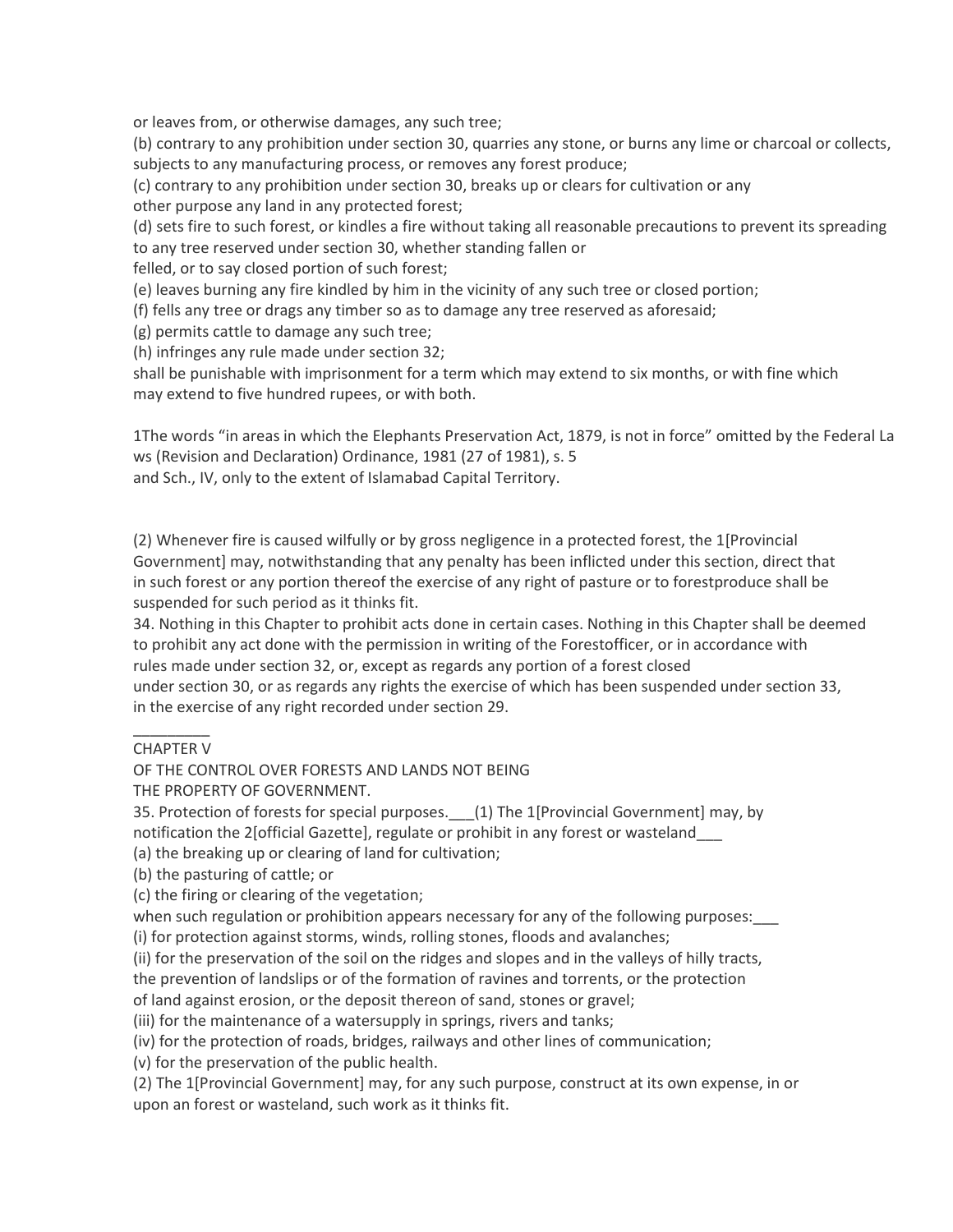1 Subs. by A.O., 1937, for "L.G.". 2Subs. ibid., for "local official Gazette".

(3) No notification shall be made under subsection (1) nor shall any work be begun under sub section (2), until after the issue of a notice to the owner of such forest or land calling on him to show cause, within a reasonable period to be specified in such notice, why such notification should not be made or work constructed, as the case may be, and until his objections, if any, and any evidence he may produce in support of the same, have been heard by an officer duly appointed in that behalf and have been considered by the 1[Provincial Government].

36. Power to assume management of forests. (1) In case of neglect of, or wilful disobedience to, any regulation or prohibition under section 35, or if the purposes of any work to be constructed under that section so require, the 1[Provincial Government] may, after notice in writing to the owner of such forest or land and after considering his objections, if any, place the same under the control of a Forestofficer, and may declare that all or any of the provisions of this Act relating to reserved forests shall apply to such forest or land.

(2) The net profits, if any, arising from the management of such forest or land shall be paid to the said owner.

37. Expropriation of forests in certain cases. (1) In any case under this Chapter in which the 1[Provincial Government] considers that, in lieu of placing the forest or land under the control of a Forestofficer, the same should be acquired for public purposes, the 1[Provincial Government] may proceed to acquire it in the manner provided by the Land Acquisition Act, 1894 (I of 1894).

(2) The owner of any forest or land comprised in any notification under section 35 may, at any time not less than three or more than twelve years from the date thereof, require that such forest or land shall be acquired for public purposes, and the 1[Provincial Government] shall require such forest or land accordingly.

38. Protection of forests at request of owners. (1) The owner of any land or, if there more than one owner thereof, the owners of shares therein amounting in the aggregate at least twothirds thereof may, with a view to the formation or conservation of forests thereon, represent in writing to the Collector their desire:

(a) that such land be managed on their behalf by the Forestofficer as a reserved or a protected forest on such terms as may be mutually agreed upon; or

(b) that all or any of the provisions of this Act be applied to such land.

(2) In either case, the 1[Provincial Government] may, by notification in the 2[official Gazette],

apply to such land such provisions of this Act as it thinks suitable to the circumstances thereof and as may be desired by the applicants.

1 Subs. by A.O., 1937, for "L.G.". 2 Subs. by A.O., 1937, for "local official Gazette".

## CHAPTER VI

OF THE DUTY ON TIMBER AND OTHER FORESTPRODUCE

39. Power to impose duty on timber and other forestproduce.—(1) The 1[Federal Government] may levy a duty in such manner, at such places and at such rates as it may declare by notification in the 2[official Gazette] on all timber or other forestproduce\_\_\_

(a) which is produced in 3[Pakistan], and in respect of which 4[the Government] has any right; (b) which is brought from any place outside 3[Pakistan] 5[or is transported from or to any place within Pakistan]:

6\* \* \* \* \* \* \*

(2) In every case in which such duty is directed to be levied ad valorem, the 1[Provincial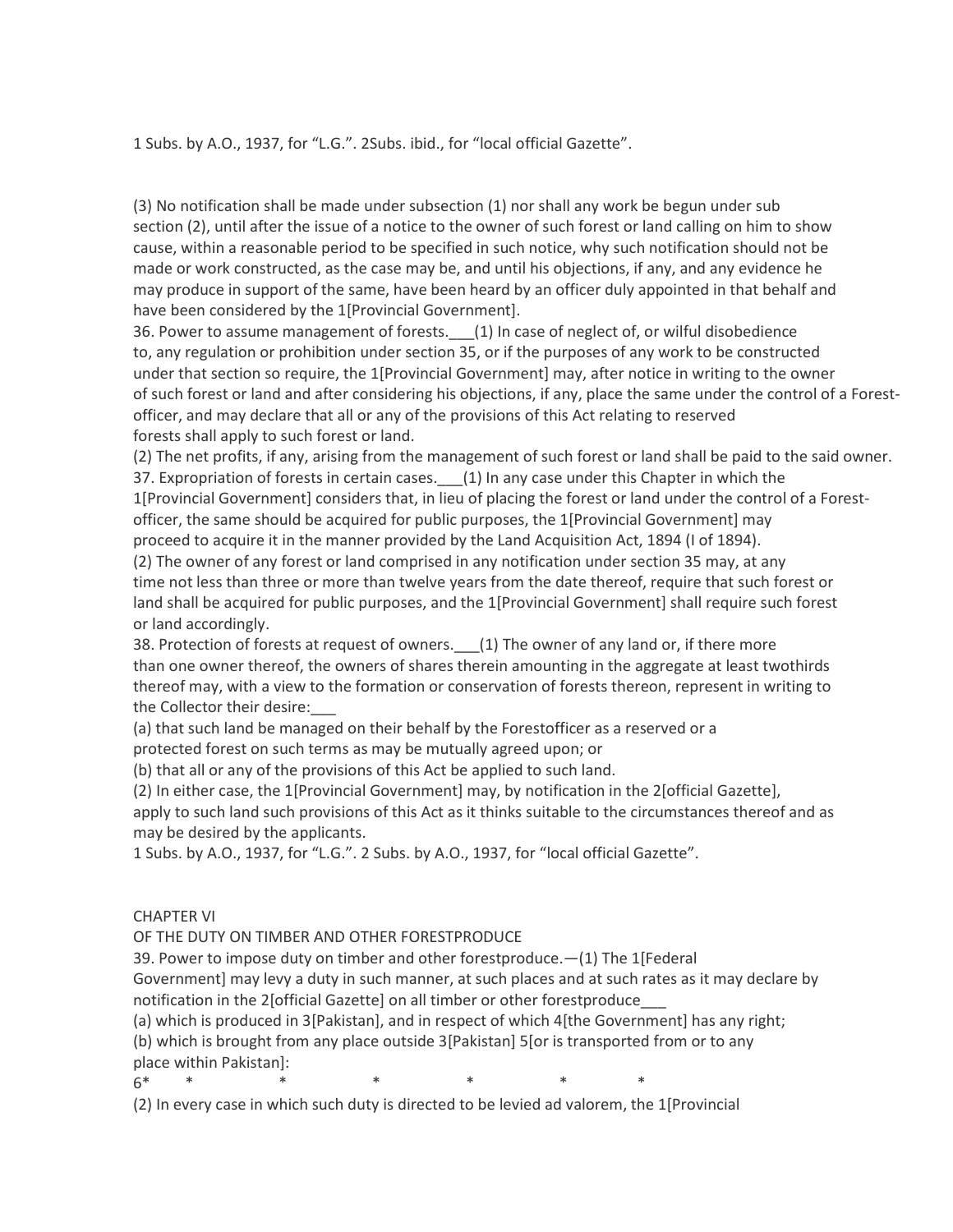Government] may fix by like notification the value on which such duty shall be assessed.

7\* \* \* \* \* \* \* \* \*

40. Limit not to apply to purchase money or royalty. Nothing in this Chapter shall be deemed to limit the amount, if any, chargeable as purchasemoney or royalty on any timber or other forest produce, although the same is levied on such timber or produce while in transit, in the same manner as duty is levied.

# CHAPTER VII

 $\overline{\phantom{a}}$ 

OF THE CONTROL OF TIMBER AND OTHER FORESTPRODUCE IN TRANSIT.

41. Power to make rules to regulate transit of forest produce. (1) The control of all rivers and their banks as regards the floating of timber, as well as the control of all timber and other forest produce in transit by land or water, is vested in the 1[Provincial Government], and it may make rules to regulate the transit of all timber and other forestproduce.

(2) In particular and without prejudice to the generality of the foregoing power such rules may\_\_\_

1 Subs. by the Forest Laws Amendment Ordinance, 1962 (10 of 1962). s. 2, for "Central Government", which h ad been subs. by A.O., 1937, for "L.G.". 2 Subs. by A.O., 1937, for "local official Gazette".

3 Subs. by the Central Laws (Statute Reform) Ordinance, 1960 (21 of 1960), s. 3 and 2nd Sch. (with effect from the 14th October, 1955), for "the Provinces and the Capital of the

Federation" which had been subs. by A.O., 1949, for "British India".

4 The original words "the Govt." were first subs. by A.O., 1937, and then amended by A.O., 1961, Art. 2 (with e ffect from the 23rd March, 1956), to read as above. 5 Added by Ordinance 10 of 1962, s. 2. 6 Proviso omitted by A.O., 1937. 7Sub-

sections (3) and (4), as amended by A.O., 1937, omitted by Ordinance 10 of 1962, s. 2. 8Subs. by A.O., 1937, for "L.G."

(a) prescribe the routes by which alone timber or other forestproduce may be imported,

exported or moved into, from or within 1[the Province];

(b) prohibit the import or export or moving of such timber or other produce without a pass from an officer duly authorised to issue the same, or otherwise than in accordance with the conditions of such pass;

(c) provide for the issue, production and return of such passes and for the payment of fees therefor;

(d) provide for the stoppage, reporting, examination and marking of timber or other forest produce in transit, in respect of which there is reason to believe that any money is

payable to 2[the Government] on account of the price thereof, or on account of any duty,

fee, royalty or charge due thereon, or, to which it is desirable for the purposes of this Act to affix a mark; (e) provide for the establishment and regulation of depots to which such timber or other produce shall be taken by those in charge of it for examination, or for the payment of such money, or in order that such marks may be affixed to it; and the conditions under

which such timber or other produce shall be brought to, stored at and removed from such depots;

(f) prohibit the closing up or obstructing of the channel or banks of any river used for the

transit of timber or other forestproduce, and the throwing of grass, brushwood, branches or leaves into any such river or any act which may cause such river to be closed or obstructed;

(g) provide for the prevention or removal of any obstruction of the channel or banks of any such river, and for recovering the cost of such prevention or removal from the person

whose acts or negligence necessitated the same;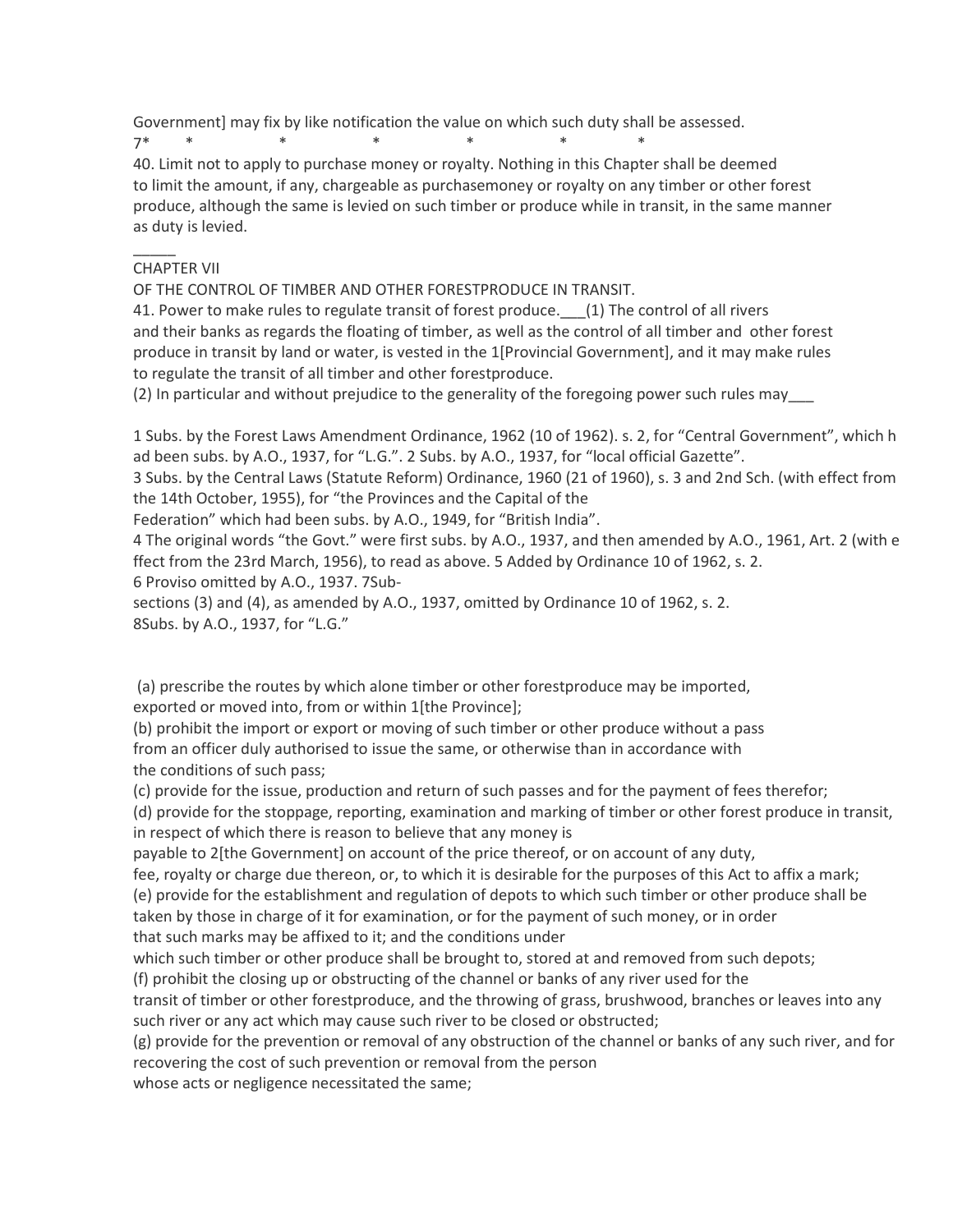(h) prohibit absolutely or subject to conditions, within specified local limits, the establishment of sawpits, the converting, cutting, burning, concealing or making of timber, the altering or effacing of any marks on the same, or the possession or carrying of marking hammers or other implements used for marking timber;

(i) regulate the use of property marks for timber, and the registration of such marks; prescribe the time for which such registration shall hold good; limit the number of such marks that may be registered by any one person, and provide for the levy of fees for such registration. 1Subs. by A.O., 1937, for "British India".

2The original word "Govt." was first subs. by A.O., 1937 and then amended by A.O., 1961, Art. 2 (with effect fr om the 23rd March, 1956), to read as above.

(3) The 1[Provincial Government] may direct that any rule made under this section shall not apply to any specified class of timber or other forestproduce or to any specified local area. 2[41A. Powers of Federal Government as to movements of timber across Customs frontiers. Notwithstanding anything in section 41 3[the Federal Government] may make rules to prescribe the route by which alone timber or other forestproduce may be imported, exported or moved into or from 4[Pakistan] across any customs frontier as defined by the 3[Federal Government] and any rules made under section 41 shall have effect subject to the rules made under this section]. 42. Penalty for breach of rules made under section 41. (1) The 1[Provincial Government] may by such rules prescribe as penalties for the contravention thereof imprisonment for a term which may extend to six months, or fine which may extend to five hundred rupees, or both. (2) Such rules may provide that penalties which are double of those mentioned in subsection (1) may be inflicted in cases where the offence is committed after sunset and before sunrise, or after preparation for resistance to lawful authority, or where the offender has been previously

convicted of a like offence.

43. Government and Forestofficers not liable for damage to forestproduce at depot. The 1[Government] shall not be responsible for any loss or damage which may occur in respect of any timber or other forestproduce while at a depot established under a rule made under section 41, or

while detained elsewhere, for the purposes of this Act; and no Forestofficer shall be responsible for any such loss or damage, unless he causes such loss or damage negligently, maliciously or fraudulently.

44. All persons bound to aid in case of accidents at depot. In case of any accident or

emergency involving danger to any property at any such depot, every person employed at such depot, whether by the 5[Government] or by any private person, shall render assistance to any Forestofficer or Policeofficer demanding his aid in averting such danger or securing such property from damage or loss.

1Subs. by A.O., 1937, for "L.G.". 2 Section 41A ins., ibid.

3 Subs. by F.A.O., 1975, Art. 2 and Table, for "Central Government".

4 Subs. by the Central Laws (Statute Reform) Ordinance, 1960 (21 of 1960), s. 3 and 2nd Sch. (with effect from the 14th October, 1955), for "the Provinces and the Capital of the

Federation" which had been subs. by A.O., 1949, for "British India".

5Subs. by A.O., 1961, Art. 2 (with effect from the 23rd March, 1956), for "Crown" which had been subs. by A.O ., 1937, for "Govt."

CHAPTER VIII

 $\overline{\phantom{a}}$ 

OF THE COLLECTION OF DRIFT AND STRANDED TIMBER

45. Certain kinds of timber to be deemed property of Government until title thereto proved,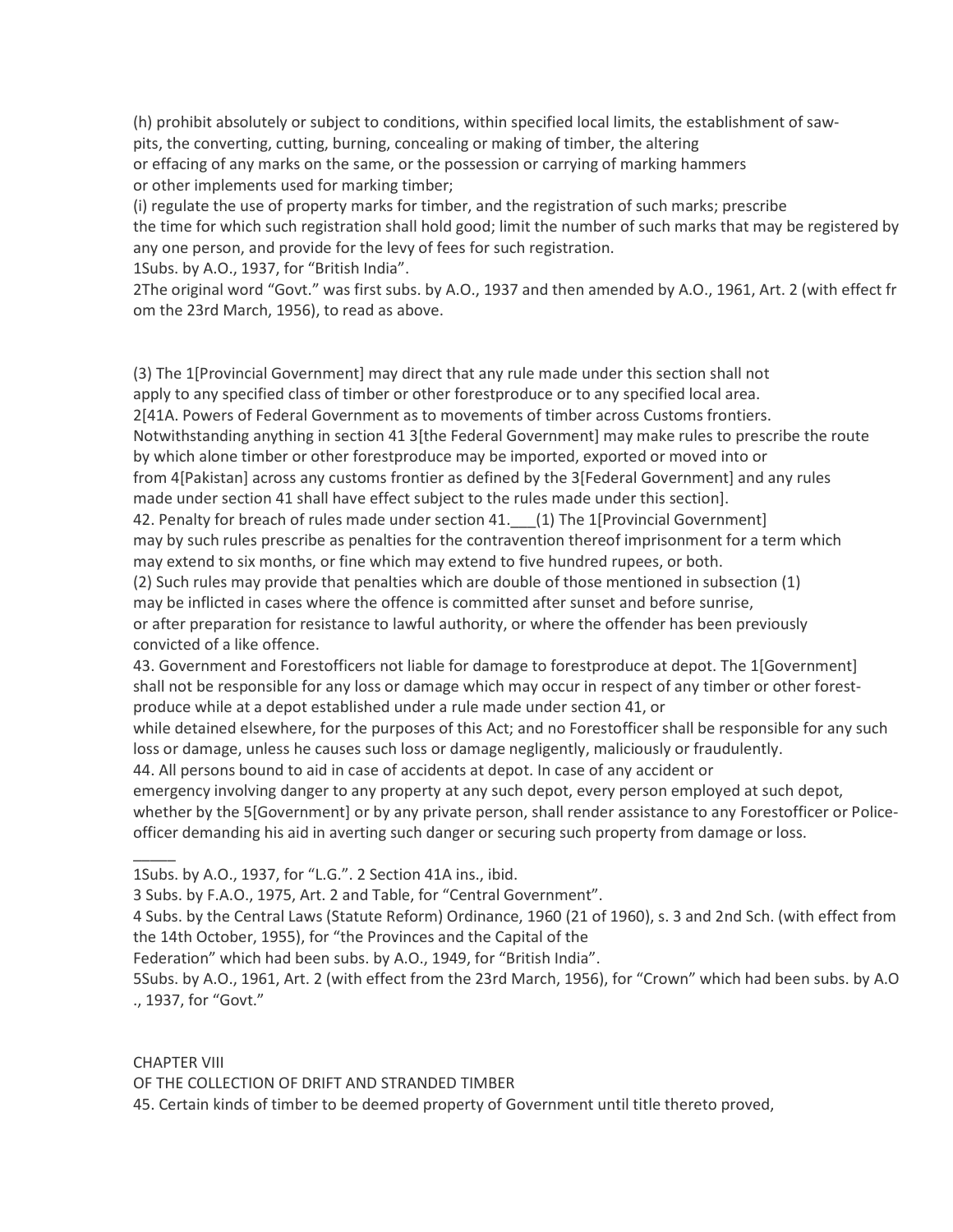and may be collected accordingly. [1] All timber found adrift, beached, stranded or sunk; all wood or timber bearing marks which have not been registered in accordance with the rules made under section 41, or on which the marks have been obliterated, altered or defaced by fire or otherwise; and

 in such areas as the 1[Provincial Government] directs, all unmarked wood and timber; shall be deemed to be the property of Government, unless and until any person establishes his right and title thereto, as provided in this Chapter.

(2) Such timber may be collected by any Forestofficer or other person entitled to collect the same by virtue of any rule made under section 51, and may be brought to any depot which the Forest officer may notify as a depot for the reception of drift timber.

(3) The 1[Provincial Government] may, by notification in the 2[official Gazette] exempt any class of timber from the provisions of this section.

46. Notice to claimants of drift timber. Public notice shall from time to time be given by the Forestofficer of timber collected under section 45. Such notice shall contain a description of the

timber, and shall require any person claiming the same to present to such officer, within a period not less than two months from the date of such notice, a written statement of such claim.

47. Procedure on claim preferred to such timber. (1) When any such statement is presented as aforesaid, the Forestofficer may, after making such inquiry as he thinks fit, either reject the claim after recording his reasons for so doing, or deliver the timber to the claimant.

(2) If such timber is claimed by more than one person, the Forestofficer may either deliver the same to any of such persons whom he deems entitled thereto, or may refer the claimants to the Civil Courts, and retain the timber pending the receipt of an order from any such Court for its disposal. (3) Any person whose claim has been rejected under this section may, within three months from the date of such rejection, institute a suit to recover possession of the timber claimed by him; but no person shall recover any compensation or costs against the 3[Government], or against any Forest officer, on account of such rejection, or the detention or removal of any timber, or the delivery thereof to any other person under this section.

1Subs. by A.O., 1937, for "L.G.". 2Subs. ibid., for "local official Gazette". 3Subs. by A.O., 1961, Art. 2 (with effect from the 23rd March, 1956), for "Crown" which had been subs. by A.O ., 1937, for "Govt.".

(4) No such timber shall be subject to process of any Civil, Criminal or Revenue Court until it has been delivered, or a suit has been brought, as provided in this section.

48. Disposal of unclaimed timber. If no such statement is presented as aforesaid, or if the claimant omits to prefer his claim in the manner and within the period fixed by the notice issued under section 46, or on such claim having been so preferred by him and having been rejected, omits to institute a suit to recover possession of such timber within the further period fixed by section 47, the ownership of such timber shall vest in the Government, or, when such timber has been delivered to another person under section 47, in such other person free from all encumbrances not created by him. 49. Government and its officers not liable for damage to such timber. The 1[Government] shall not be responsible for any loss or damage which may occur in respect any timber collected under section 45, and no Forestofficer shall be responsible for any such loss or damage, unless he causes such loss or damage negligently, maliciously or fraudulently.

50. Payments to be made by claimant before timber is delivered to him. No person shall be entitled to recover possession of any timber collected or delivered as aforesaid until he has paid to the Forestofficer or other person entitled to receive it such sum on account thereof as may be due under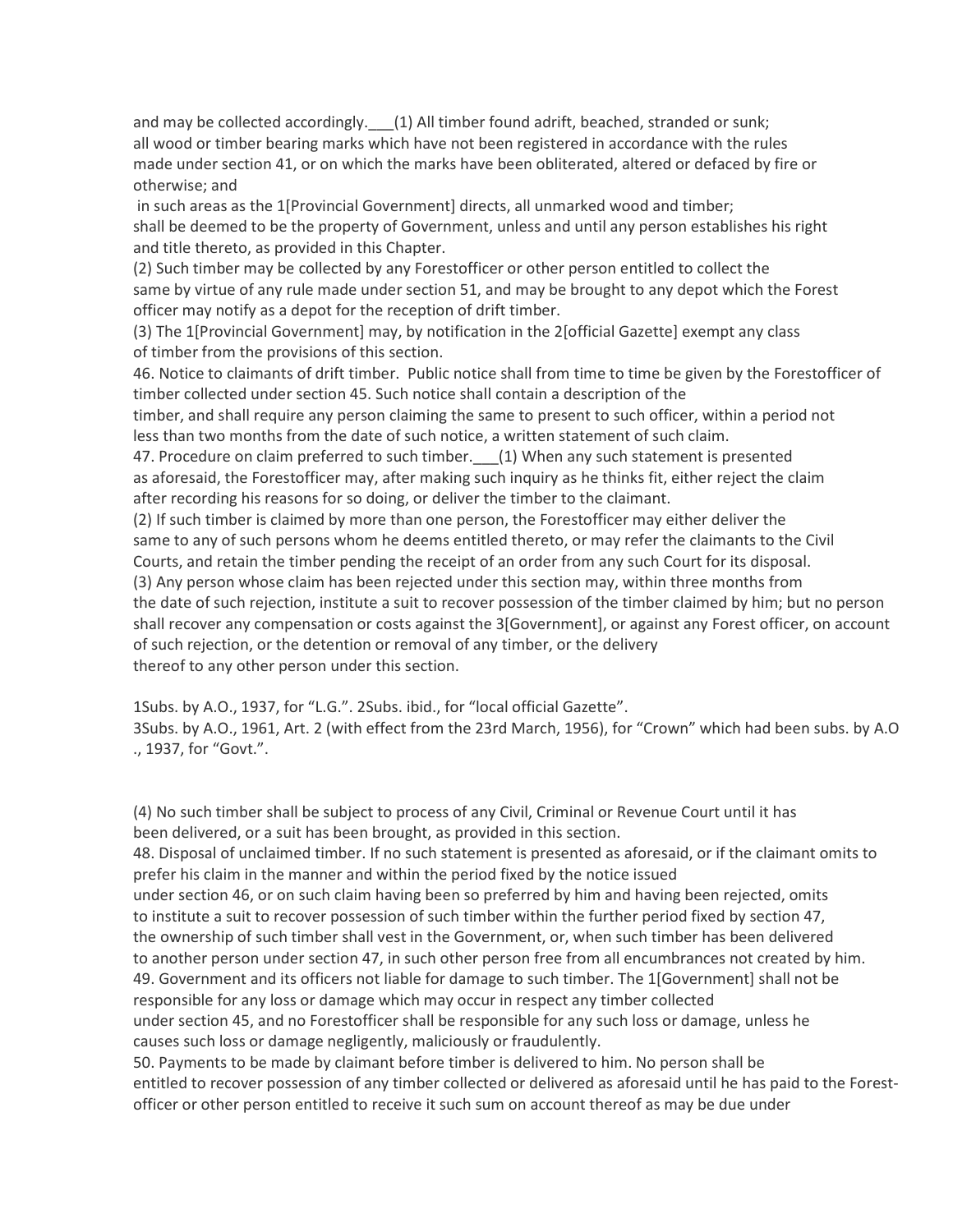any rule made under section 51.

51. Power to make rules and prescribe penalties.\_\_\_(1) The 1[Provincial Government] may make rules to regulate the following matters, namely:

(a) the salving, collection and disposal of all timber mentioned in section 45;

(b) the use and registration of boats used in salving and collecting timber; (c) the amounts

to be paid for salving, collecting, moving, storing or disposing such timber; and

(d) the use and registration of hammers and other instruments to be used marking such timber.

(2) The 2[Provincial Government] may prescribe, as penalties for the contravention of any rules made under this section, imprisonment for a term which may extend to six months, or fine which may extend to five hundred rupees, or both.

CHAPTER IX PENALTIES AND PROCEDURE

352. Seizure of property liable to confiscation. \_\_\_ (1) When there is reason to believe that a forest-

offence has been committed in respect of any forestproduce, such produce, together with all tools, boats, carts or cattle used in committing any such offence, may be seized by any Forestofficer or Policeofficer.

1 Subs. by A.O., 1961, Art. 2 (with effect from the 23rd March, 1956), for "Crown" which had been subs. by A. O., 1937, for "Govt.". 2Subs. by A.O., 1937, for "L.G.".

3This section has been amended in the Punjab by the Indian Forest (West Punjab Amdt.) Act, 1948 (4 of 1948), s. 2.

(2) Every officer seizing any property under this section shall place on such property a mark indicating that the same has been so seized, and shall, as soon as may be, make a report of such seizure to the Magistrate having jurisdiction to try the offence on account to which the seizure has been made:

Provided that, when the forestproduce with respect to which such offence is believed to have been committed is the property of Government, and the offender is unknown, it shall be sufficient if the officer makes, as soon as may be, a report of the circumstances to his official superior.

153. Power to release property seized under section 52. Any Forestofficer of a rank not inferior to that of a Ranger who, or whose subordinate, has seized any tools, boats, carts or cattle under section 52, may release the same on the execution by the owner thereof a bond for the production of the property so, released, if and when so required, before the Magistrate having

jurisdiction to try the offence on account of which the seizure has been made.

54. Procedure thereupon. Upon the receipt of any such report, the Magistrate shall, with all convenient despatch, take such measures as may be necessary for the arrest and trial of the offender and the disposal of the property according to law.

155. Forestproduce, tools, etc., when liable to confiscation. \_\_\_(1) All timber or forestproduce which is not the property of Government and in respect of which a forestoffence has been

committed, and all tools, boats, carts and cattle used in committing any forestoffence, shall be liable to confiscation.

(2) Such confiscation may be in addition to any other punishment prescribed for such offence.

56. Disposal, on conclusion of trial for forestoffence, of produce in respect of which it was committed. When the trial of any forestoffence is concluded, any forestproduce in respect of which such offence has been committed shall, if it is the property of Government or has been confiscated, be taken charge of by a Forestofficer, and, in any other case, may be disposed of in such manner as the Court may direct.

57. Procedure when offender not known, or cannot be found. When the offender is not known or cannot be found, the Magistrate may, if he finds that an offence has been committed, order the

property in respect of which the offence has been committed to be confiscated and taken charge of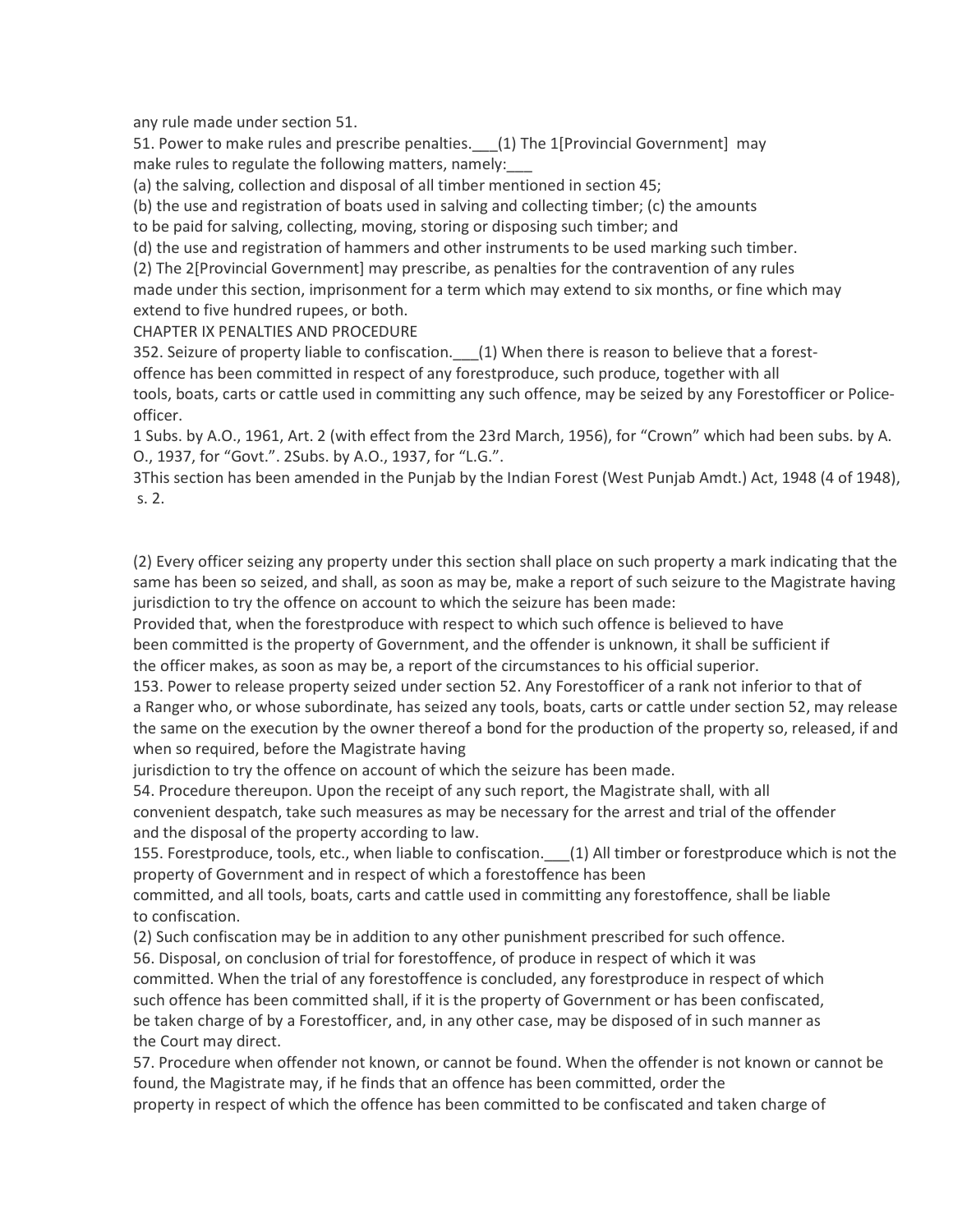by the Forestofficer, or to be made over to the person whom the Magistrate deems to be entitled to the same: Provided that no such order shall be made until the expiration of one month from the date of seizing such property, or without hearing the person, if any, claiming any rig thereto, and the evidence, if any, which he may produce in support of his claim.

1 This section has been amended in the Punjab by the Indian Forest (West Punjab Amdt.) Act, 1948 (4 of 1948) , s. 2.

58. Procedure as to perishable property siezed under section 52. The Magistrate may, notwithstanding anything hereinbefore contained, direct the sale of any property seized under section 52 and subject to speedy and natural decay, and may deal with the proceeds as he would have dealt with such property if it had not been sold.

59. Appeal from orders under section 55, section 56 or section 57. The officer made the seizure under section 52, or any of his official superiors, or any person, claiming to be interested in the property so seized, may, within one month from the date of any order passed under section 55, section 56 or section 57, appeal therefrom to the Court to which orders made by such Magistrate are ordinarily appealable, and the order passed on such appeal shall be final.

60. Property when to vest in Government. When an order for the confiscation of any property has been passed under section 55 or section 57, as the case may be, and the period limited by section 59 for an appeal from such order has elapsed, and no such an appeal has been preferred, or when, on such an appeal being preferred, the Appellate Court confirms such order in respect of the whole or a portion of such property, such property or such portion thereof, as the case may be, shall vest in the Government free from all incumbrances.

61. Saving of power to release property seized. Nothing hereinbefore contained shall be deemed to prevent any officer empowered in this behalf by the 1[Provincial Government] from

directing at any time the immediate release of any property seized under section 52.

62. Punishment for wrongful seizure. Any Forestofficer or Policeofficer who vexatiously and unnecessarily seizes any property on pretence of seizing property liable to confiscation under this Act shall be punishable with imprisonment for a term which may extend to six months, or with fine which may extend to five hundred rupees, or with both.

63. Penalty for counterfeiting or defacing marks on trees and timber and for altering boundary marks. Whoever, with intent to cause damage or injury to the public or to any person or to cause wrongful gain as defined in the Pakistan Penal Code (XLV of 1860)\_\_\_

(a) knowingly counterfeits upon any timber or standing tree a mark used by Forestofficers to indicate that such timber or tree is the property of the Government or of some person, or that it may lawfully be cut or removed by some person; or

(b) alters, defaces or obliterates any such mark placed on a tree or on timber by under the authority of a Forestofficer; or

(c) alters, moves, destroys or defaces any boundarymark of any forest or wasteland the provisions of this Act are applied,

shall be punishable with imprisonment for a term which may extend to two years, or fine, or with both. 1 Subs. by A.O., 1937, for "L.G.".

64. Power to arrest without warrant. (1) Any Forestofficer or Policeofficer may without orders from a Magistrate and without a warrant, arrest any person against whom a reasonable suspicion exists of his having been concerned in any forestoffence punishable with imprisonment for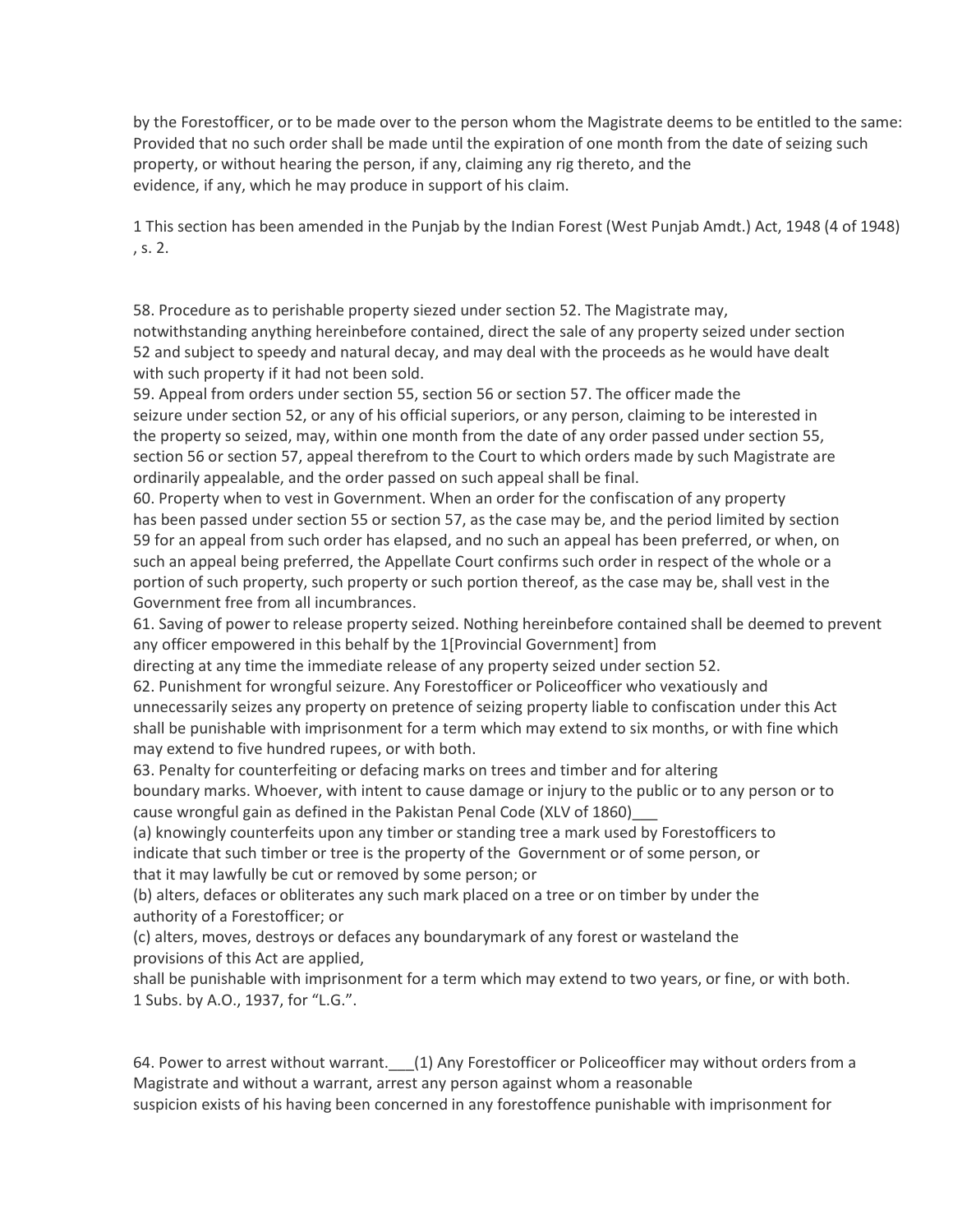one month or upwards.

(2) Every officer making an arrest under this section shall, without unnecessary delay and subject to the provisions of this Act as to release on bond, take or send the person arrested before the Magistrate having jurisdiction in the case, or to the officerincharge of the nearest policestation. (3) Nothing in this section shall be deemed to authorise such arrest for any act which is an offence under Chapter IV unless such act has been prohibited under clause (c) of section 30. 65. Power to release on a bond a person arrested. Any Forestofficer of a rank not inferior to that of a Ranger, who, or whose subordinate, has arrested any person under the provisions of section 64, may release such person on his executing a bond to appear, if and when so required, before the Magistrate having jurisdiction in the case, or before the officerincharge of the nearest policestation. 66. Power to prevent commission of offence. Every Forestofficer and Police officer shall prevent, and may interfere for the purpose of preventing, the commission of any forestoffence. 67. Power to try offences summarily. The District Magistrate or any Magistrate of the first class specially empowered in this behalf by the 1[Provincial Government] may try summarily, under the Code of Criminal Procedure, 1898 (V of 1898), any forestoffence punishable with imprisonment for a term not exceeding six months, or fine not exceeding five hundred rupees, or both. 68. Power to compound offences. (1) The 1[Provincial Government] may, by notification in

the 2[official Gazette], empower a Forest officer\_\_\_\_

(a) to accept from any person against whom a reasonable suspicion exists that he has committed any forestoffence, other than an offence specified in section 62 or section 63

a sum of money by way of compensation for the offence which such person is suspected to have committed, and

(b) when any property has been seized as liable to confiscation, to release the same on payment of the value thereof as estimated by such officer.

(2) On the payment of such sum of money, or such value, or both, as the case may be, to such officer, the suspected person, if in custody, shall be discharged, the property, if any seized shall be released, and no further proceedings shall be taken against such person or property.

(3) A Forestofficer shall not be empowered under this section unless he is a Forestofficer of a rank not inferior to that of a Ranger and is in receipt of a monthly salary amounting to at least one hundred rupees, and the sum of money accepted as compensation under clause (a) of subsection (1) shall in no case exceed the sum of fifty rupees.

1 Subs. by A.O., 1937, for "L.G.". 2 Subs. ibid., for "local official Gazette".

69. Presumption that forestproduce belongs to Government. When in any proceedings taken under this Act, or in consequence of anything done under this Act, a question arises as to whether any forestproduce is the property of the Government, such produce shall be presumed to be the property of the Government until the contrary is proved.

## CHAPTER X

 $\overline{\phantom{a}}$ 

## **CATTLETRESPASS**

70. Cattletrespass Act, 1871, to apply. Cattle trespassing in a reserved forest any portion of a protected forest which has been lawfully closed to grazing shall be deem to be cattle doing damages to a public plantation within the meaning of section 11 of Cattletrespass Act, 1871 (I of 1871), and may be seized and impounded as such by Forestofficer or Policeofficer.

71. Power to alter fines fixed under that Act. The 1[Provincial Government] may, notification in the 2[official Gazette], direct that, in lieu of the fines fixed under section 12 of the Cattletrespass Act, 1871 (I of 1871),, there shall be levied for each head of cattle impounded under section 70 of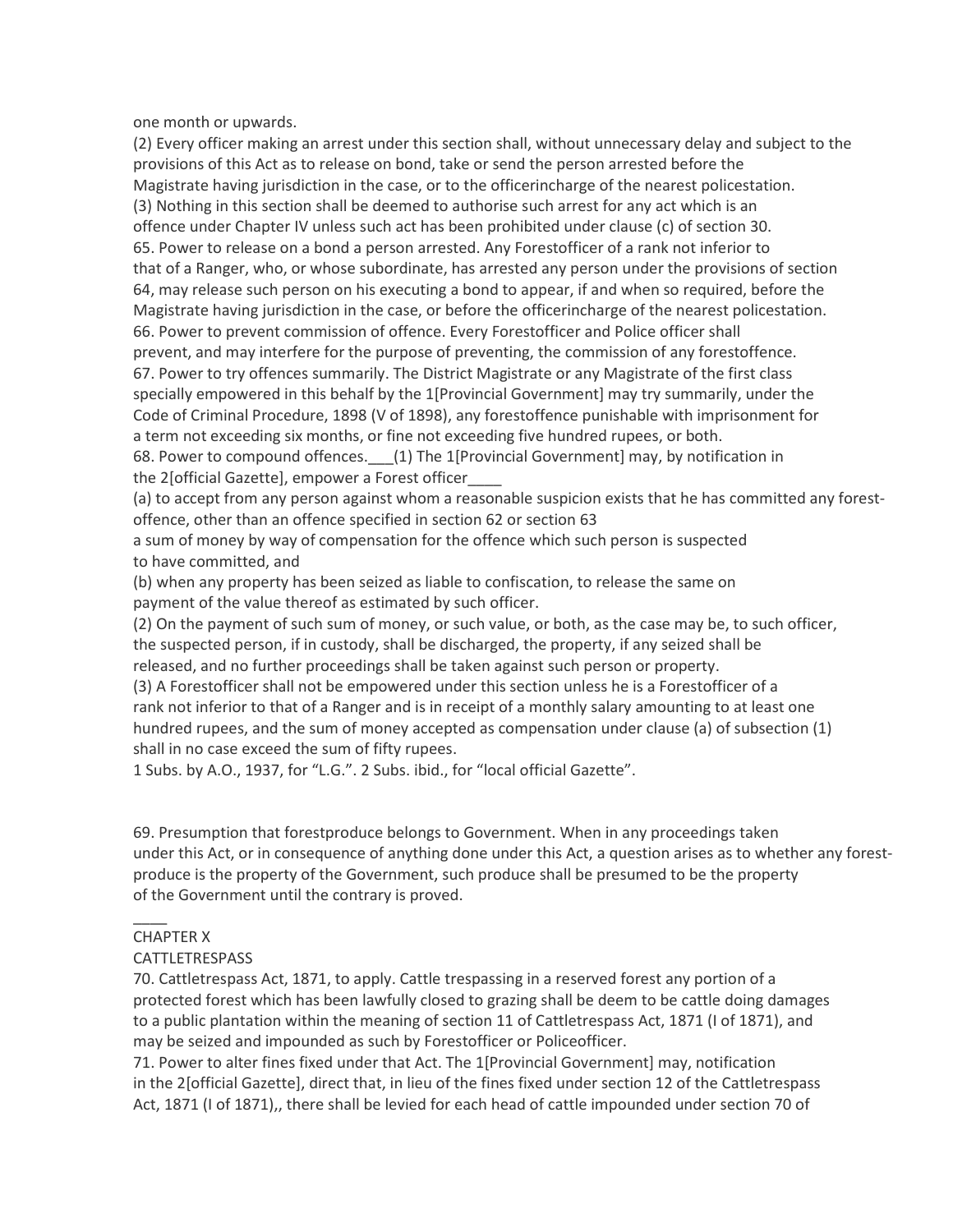this Act such fines as it thinks fit, but not exceeding following, that is to say: For each elephant ... ... ... ... ... ten rupees. For each buffalo or camel ... ... ... two rupees. For each horse, mare, gelding, pony, colt, filly, mule, bull, bullock, cow, or heifer ... ... ... one rupee. For each calf, ass, pig, ram, ewe, sheep, lamb, goat or kid  $\ldots$  ... ... ... ... ... ... ... eight annas.

#### $\overline{\phantom{a}}$ CHAPTER XI

#### OF FORESTOFFICERS

72. Provincial Government may invest Forestofficers with certain powers. (1) The

1[Provincial Government] may invest any Forestofficer with all or of the following powers, that is to say:\_\_\_

(a) power to enter upon any land and to survey, demarcate and make a map of the same;

(b) the powers of a Civil Court to compel the attendance of witnesses and production of documents and material objects;

1 Subs. by A.O., 1937, for "L.G.". 2 Subs. ibid., for "local official Gazette".

(c) power to issue a searchwarrant under the Code of Criminal Procedure, 1898 (V of 1898); and (d) power to hold an inquiry into forestoffences, and, in the course of such inquiry, to receive and record evidence.

(2) Any evidence recorded under clause (d) of subsection (1) shall be admissible in subsequent trial before a Magistrate, provided that it has been taken in the presence of accused person.

73. Forestofficer deemed public servants. All Forestofficers shall be deemed to be public servants within the meaning of the Pakistan Penal Code (XLV of 1860).

74. Indemnity for acts done in good faith. No suit shall lie against any public servant for anything done by him in good faith under this Act.

75. Forestofficers not to trade. Except with the permission in writing of the 1[Provincial Government], no Forestofficer shall, as principal or agent, trade in timber or other forestproduce, or be or become interested in any lease of any forest or in any contract for working any forest, whether in or outside 2[Pakistan].

## CHAPTER XII

 $\overline{\phantom{a}}$ 

## SUBSIDIARY RULES

76. Additional powers to make rules. The 1[Provincial Government] may make rules\_\_\_

(a) to prescribe and limit the powers and duties of any Forestofficer under this Act;

(b) to regulate the rewards to be paid to officers and informers out of the proceeds of fines and confiscation under this Act;

(c) for the preservation, reproduction and disposal of trees and timber belonging to Government, but grown on lands belonging to or in the occupation of private persons; and (d) generally, to carry out the provisions of this Act.

77. Penalties for breach of rules. Any person contravening any rule under this Act, for the contravention of which no special penalty is provided, shall be punishable with imprisonment for a term which may extend to one month, or fine which may extend to five hundred rupees, or both. 1 Subs. by A.O., 1937, for "L.G.".

2 Subs. by the Central Laws (Statute Reform) Ordinance, 1960 (21 of 1960), s. 3 and 2nd Sch. (with effect from the 14th October, 1955), for "the Provinces and the Capital of the

Federation" which had been subs. by A.O., 1949, for "British India".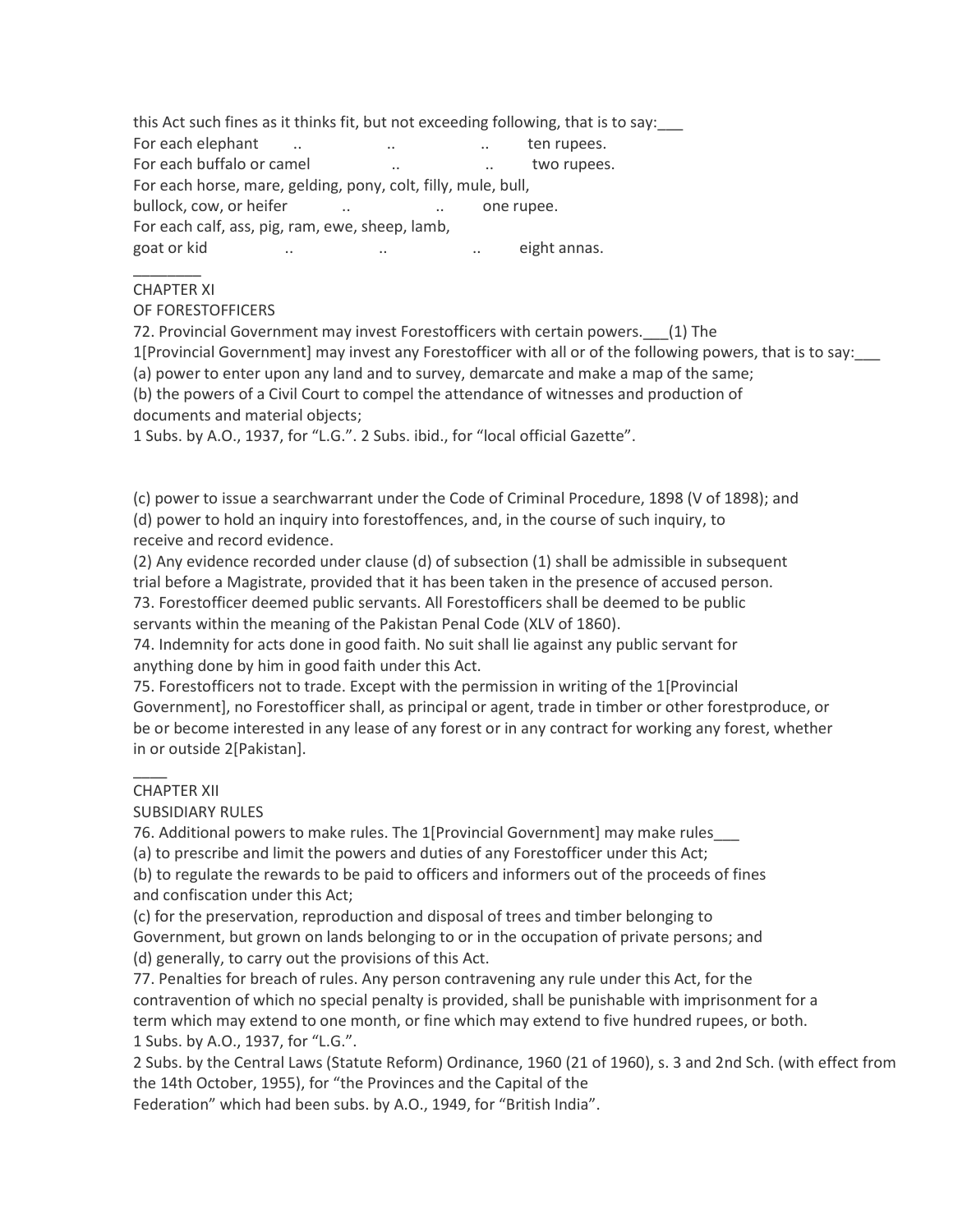78. Rules when to have force of law. All rules made by the 1[Provincial Government] under this Act shall be published in the 2[official Gazette], and shall thereupon, so far as they are consistent with this Act, have effect as if enacted therein.

CHAPTER XIII MISCELLANEOUS

79. Persons bound to assist Forestofficers and Policeofficers. (1) Every person who exercises any right in a reserved or protected forest, or who is permitted to take any forestproduce from, or to cut and remove timber or to pasture cattle in, such forest, and every person who is employed by any such person in such forest, and

every person in any village contiguous to such forest who is employed by the 3[Government], or who receives emoluments from the 3[Government] for services to be performed to the community, shall be bound to furnish without unnecessary delay to the nearest Forestofficer or Policeofficer any information he may possess respecting the commission of, or intention to commit, any forest offence, and shall forthwith take steps, whether so required by any Forestofficer or Policeofficer or not,\_\_\_\_

(a) to extinguish any forest fire in such forest of which he has knowledge or information;

(b) to prevent by any lawful means in his power any fire in the vicinity of such forest of

which he has knowledge or information from spreading to such forest,

and shall assist any Forestofficer or Policeofficer demanding his aid

(c) in preventing the commission in such forest of any forestoffence; and

(d) when there is reason to believe that any such offence has been committed in such forest,

in discovering and arresting the offender.

(2) Any person who, being bound so to do, without lawful excuse (the burden of proving which shall lie upon such person) fails\_\_\_

(a) to furnish without unnecessary delay to the nearest Forestofficer or Police (officer any information required by subsection (1);

(b) to take steps as required by subsection (1) to extinguish any forest fire in a reserved or protected forest; (c) to prevent, as required by subsection (1), any fire in the vicinity of such forest from spreading to such forest ; or

1 Subs. by A.O., 1937, for "L.G.". 2 Subs. ibid., for "local official Gazette".

3 Subs. by A.O., 1961, Art. 2 (with effect from the 23rd March, 1956), for "Crown" which had been subs. by A. O., 1937, for "Govt."

(d) to assist any Forestofficer or Policeofficer demanding his aid in preventing the commission in such forest of any forestoffence, or, when there is reason to believe that any such offence has been committed in such forest, in discovering and arresting the offender;

shall be punishable with imprisonment for a term which may extend to one month, or with fine which may extend to two hundred rupees, or with both.

80. Management of forests the joint property of Government and other persons. [1] If the Government and any person be jointly interested in any forest or wasteland, or in the whole or any part of the produce thereof, the 1[Provincial Government] may either

(a) undertake the management of such forest, wasteland or produce, accounting to such person for his interest in the same; or

(b) issue such regulations for the management of the forest, wasteland or produce by the person so jointly interested as it deems necessary for the management thereof and the interests of all parties therein.

(2) When the 1[Provincial Government] undertakes under clause (a) of subsection (1) the management of any forest, wasteland or produce, it may, by notification in the 2[official Gazette],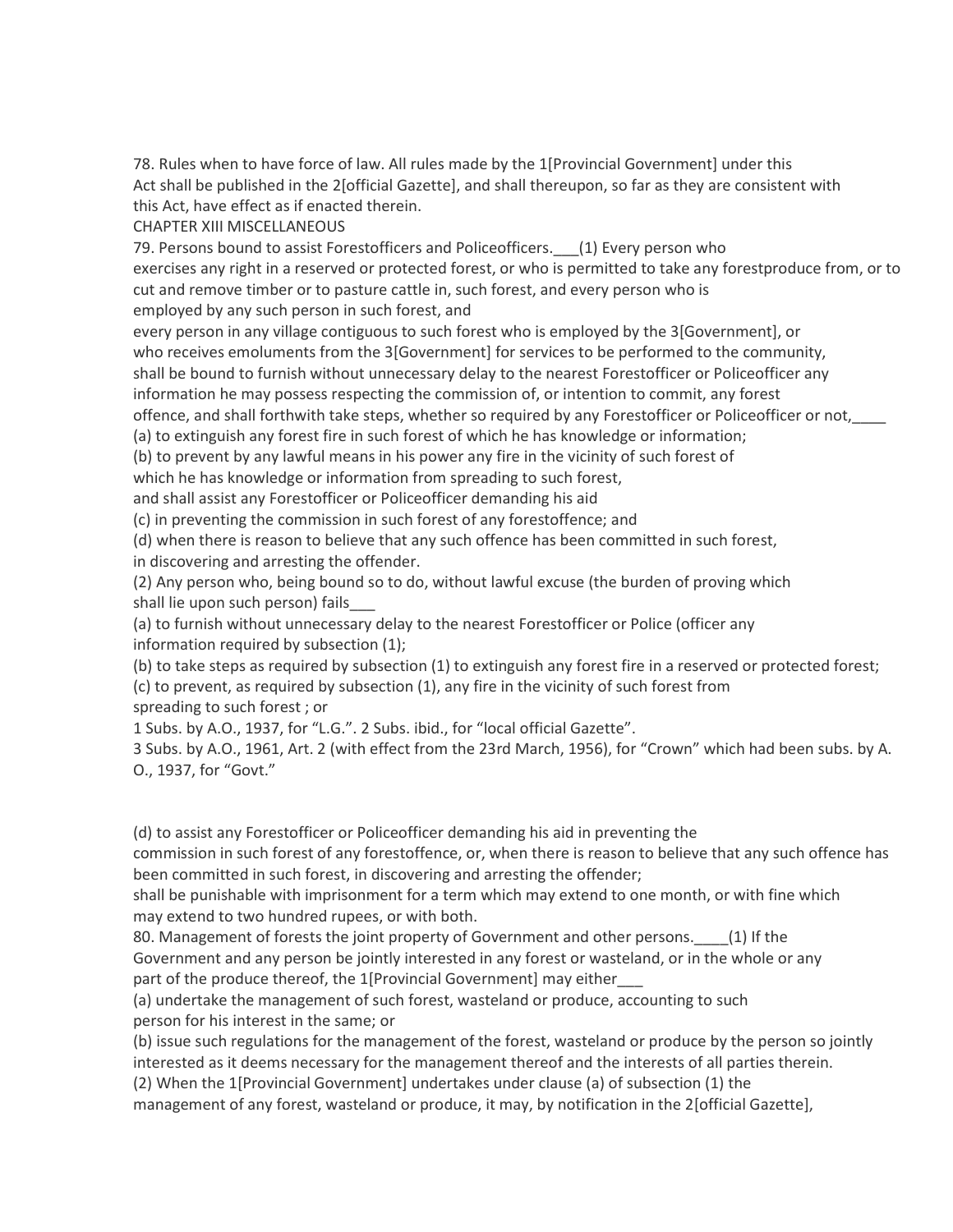declare that any of the provisions contained in Chapters II and IV shall apply to such forest, waste land or produce, and thereupon such provisions shall apply accordingly.

81. Failure to perform service for which a share in produce of Government forest is employed. If any person be entitled to a share in the produce of any forest which is the property of Government or over which the Government has proprietary rights or to any part of the forestproduce of which the Government is entitled, upon the condition of duly performing any service connected with such forest, such share shall be liable to confiscation in the event of the fact being established to the satisfaction of the 1[Provincial Government] that such service is no longer so performed: Provided that no such share be confiscated until the person entitled thereto, and the evidence, if any, which he may produce in proof of the due performance of such service, have been heard by an officer duly appointed in that behalf by the 1[Provincial Government].

82. Recovery of money due to Government. All money payable to the Government under this Act, or under any rule made under this Act, or on account of the price of any forestproduce, or of expenses incurred in the execution of this Act in respect of such produce, may, if not paid when due, be recovered under the law for the time being in force as if it were an arrear of landrevenue. 83. Lien on forestproduce for such money. (1) When any such money is payable for or in respect of any forestproduce, the amount thereof shall be deemed to be a first charge on such produce, and such produce may be taken possession of by a Forestofficer until such amount has been paid.

1 Subs. by A.O., 1937, for "L.G.".

(2) If such amount is not paid when due, the Forestofficer may sell such produce by public auction, and the proceeds of the sale shall be applied first in discharging such amount. (3) The surplus, if any, if not claimed within two months from the date of the sale by the person entitled thereto, shall be forfeited to 1[Government].

84. Land required under this Act to be deemed to be needed for a public purpose under the Land Acquisition Act, 1894. Whenever it appears to the 2[Provincial Government] that any land is required for any of the purposes of this Act, such land shall be deemed to be needed for a public purpose within the meaning of section 4 of the Land Acquisition Act, 1894 (I of 1894).

85. Recovery of penalties due under bond. When any person, in accordance with any provision of this Act, or in compliance with any rule made thereunder, binds himself by any bond or instrument to perform any duty or act, or convenants by any bond or instrument that he, or that he and his servants and agents will obtain from any act, the whole sum mentioned in such bond or instrument as the amount to be paid in case of a breach of the conditions thereof may, notwithstanding anything in section 74 of the Contract Act, 1872 (IX of 1872), be recovered from him in case of such breach as if it were an arrear of landrevenue.

3[85A. Saving for rights for Federal Government. 4[Nothing] in this Act shall authorize any Provincial Government to make any order or do any other thing in relation to any 1[Government] property not vested in 5[that Provincial Government] (26 Geo. 5, c. 2.) or otherwise to prejudice any 1[Government] rights, without the consent of the Government or authority concerned.] 86. [Repeals] Omitted by the Federal Laws (Revision and Declaration) Ordinance, 1981 (27 of 1981), s. 5 and Sch., IV, only to the extent of Islamabad Capital Territory. THE SCHEDULE .[Enactment Repealed.] Rep. by A.O., 1961, Art. 2 and Sch.

 $\overline{\phantom{a}}$ 1Subs. by A.O., 1961, Art. 2, for "His Majesty" (with effect from the 23rd March, 1956).

2Subs. by A.O., 1937, for "L.G.". 3S. 85A ins. by A.O., 1937.

4Subs. by the Federal Laws (Revision and Declaration) Ordinance, 1981 (27 of 1981), s. 5 and Sch., IV, only to t